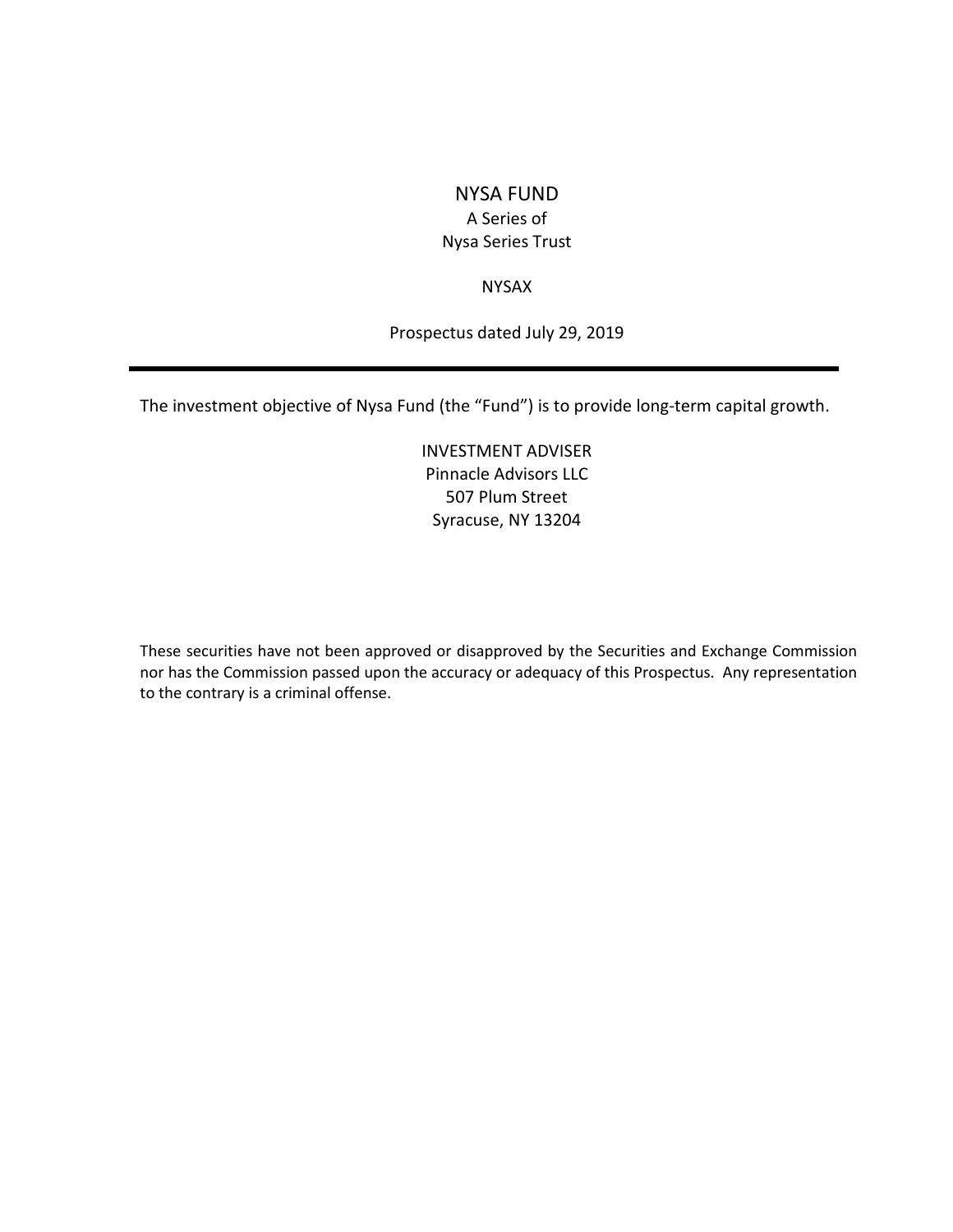# TABLE OF CONTENTS

\_\_\_\_\_\_\_\_\_\_\_\_\_\_\_\_\_\_\_\_\_\_\_\_\_\_\_\_\_\_\_\_\_\_\_\_\_\_\_\_\_\_\_\_\_\_\_\_\_\_\_\_\_\_\_\_\_\_\_\_

| THE FUND SUMMARY                                                 | 3  |
|------------------------------------------------------------------|----|
| Investment Objective                                             | 3  |
| Fees and Expenses of the Fund                                    | 3  |
| <b>Principal Investment Strategies</b>                           | 4  |
| <b>Principal Risks</b>                                           | 5  |
| The Fund's Past Performance                                      | 10 |
| <b>Investment Adviser</b>                                        | 11 |
| Portfolio Manager                                                | 11 |
| Purchase and Sale of Fund Shares                                 | 11 |
| Taxes                                                            | 11 |
| Payments to Broker Dealers and Other Financial Intermediaries    | 12 |
| MORE ABOUT THE FUND AND YOUR ACCOUNT                             | 12 |
| About the Fund's Investments                                     | 12 |
| The Fund's Investment Strategies and Risks                       | 12 |
| Portfolio Holdings                                               | 13 |
| Operation of the Fund                                            | 14 |
| <b>Excessive Trading Policies and Procedures</b>                 | 14 |
| How to Purchase Shares                                           | 16 |
| How to Redeem Shares                                             | 18 |
| Dividends and Distributions                                      | 20 |
| Taxes                                                            | 20 |
| Service Fee Plan                                                 | 21 |
| Other Payments to Financial Intermediaries and Service Providers | 21 |
| <b>Calculation of Share Price</b>                                | 21 |
| Calculation of Performance Information                           | 22 |
| <b>Financial Highlights</b>                                      | 23 |
| <b>Privacy Policy</b>                                            | 24 |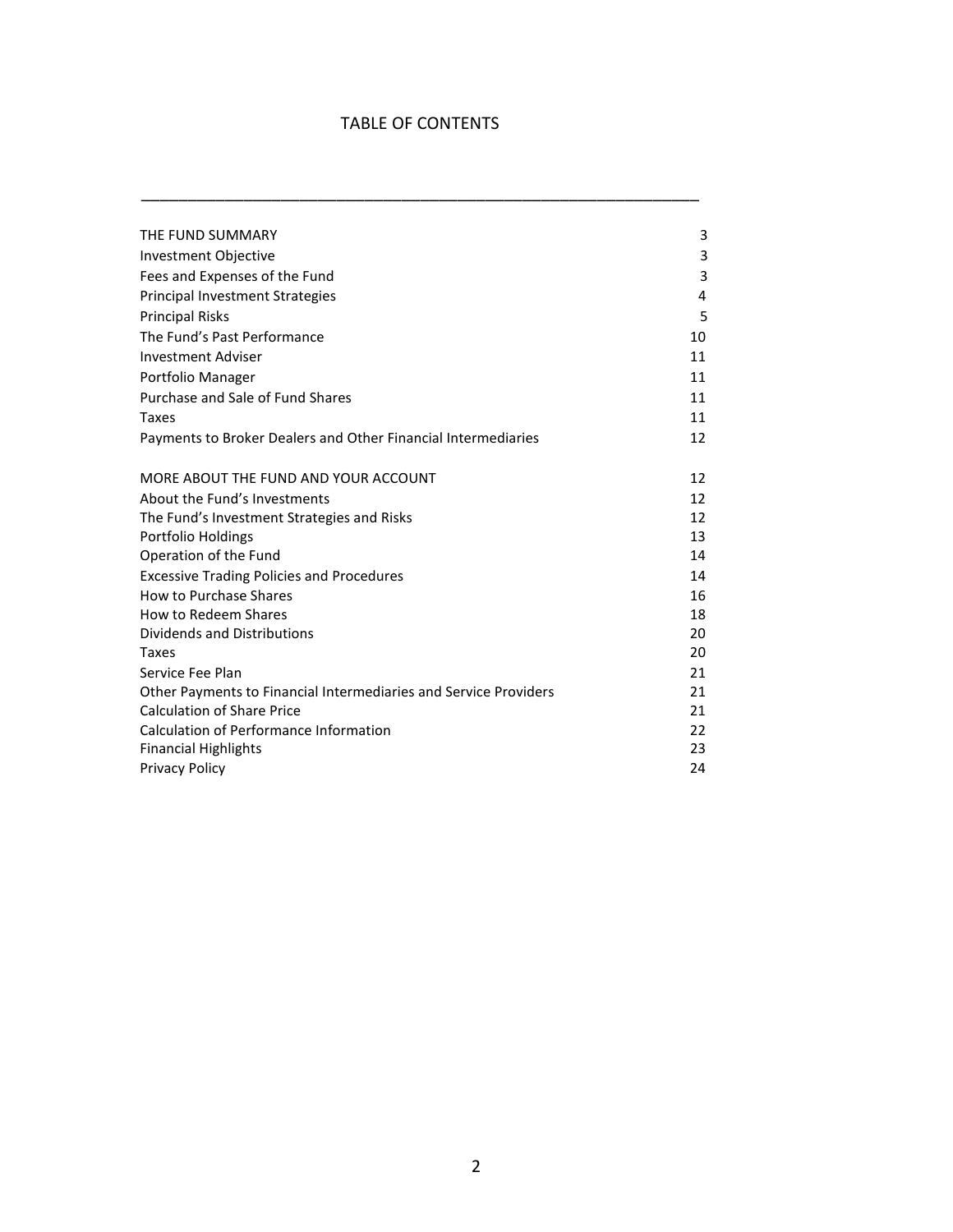# THE FUND SUMMARY

# INVESTMENT OBJECTIVE

The Fund's investment objective is to provide long-term capital growth.

## FEES AND EXPENSES OF THE FUND

This table describes the fees and expenses that you may pay if you buy and hold or redeem shares of the Fund. You may qualify for sales charge discounts on purchases of \$50,000 or more through certain programs described elsewhere in this prospectus. More information about these and other discounts and waivers of the sale charge is available from your financial professional and in the section "How to Purchase Shares" beginning on page 16 of the prospectus.

| <b>Shareholder Fees</b>                             |                      |
|-----------------------------------------------------|----------------------|
| (fees paid directly from your investment):          |                      |
| Maximum Sales Charge (Load) Imposed on Purchases    | 2.5%                 |
| (as a percentage of offering price)                 |                      |
| Maximum Deferred Sales Charge (Load)                | $1.0\%$ <sup>*</sup> |
| Sales Charge (Load) Imposed on Reinvested Dividends | <b>None</b>          |
| Redemption Fee for Each Redemption by Wire          | \$20.00              |

### *Annual Fund Operating Expenses*

(Expenses that you pay each year as a percentage of the value of your investment)

| <b>Management Fees</b>                           | 1.00%      |
|--------------------------------------------------|------------|
| Service Fees                                     | 0.25%      |
| Other Expenses                                   | 3.76%      |
| Acquired Funds Fees and Expenses                 | 0.00%      |
| <b>Total Annual Fund Operating Expenses</b>      | 5.01%      |
| Fee Waiver                                       | $(1.00)\%$ |
| Total Annual Operating Expenses After Fee Waiver | 4.01%      |

\*A contingent deferred sales charge of 1.00% applies on certain redemptions within one year following purchases of \$1 Million or more made without an initial sales charge. See "How to Purchase Shares" – "*Purchases at Net Asset Value That May Be Subject to a Contingent Deferred Sales Charge.*"

 $^{1}$ The Fund's investment adviser has contractually agreed to waive its advisory fee until July 31, 2020. After the waiver period, the investment adviser may continue or terminate the fee waiver arrangement in its sole discretion.

# *Example*

The following example is intended to help you compare the cost of investing in the Fund with the cost of investing in other mutual funds. The example assumes that you invest \$10,000 in shares of the Fund for the time periods indicated and that you redeem all of those shares at the end of each time period. The examples also assume that your investment has a 5% return each year and that the Fund's operating expenses remain the same. Although your actual costs may be higher or lower, based on these assumptions, your expenses would be as follows: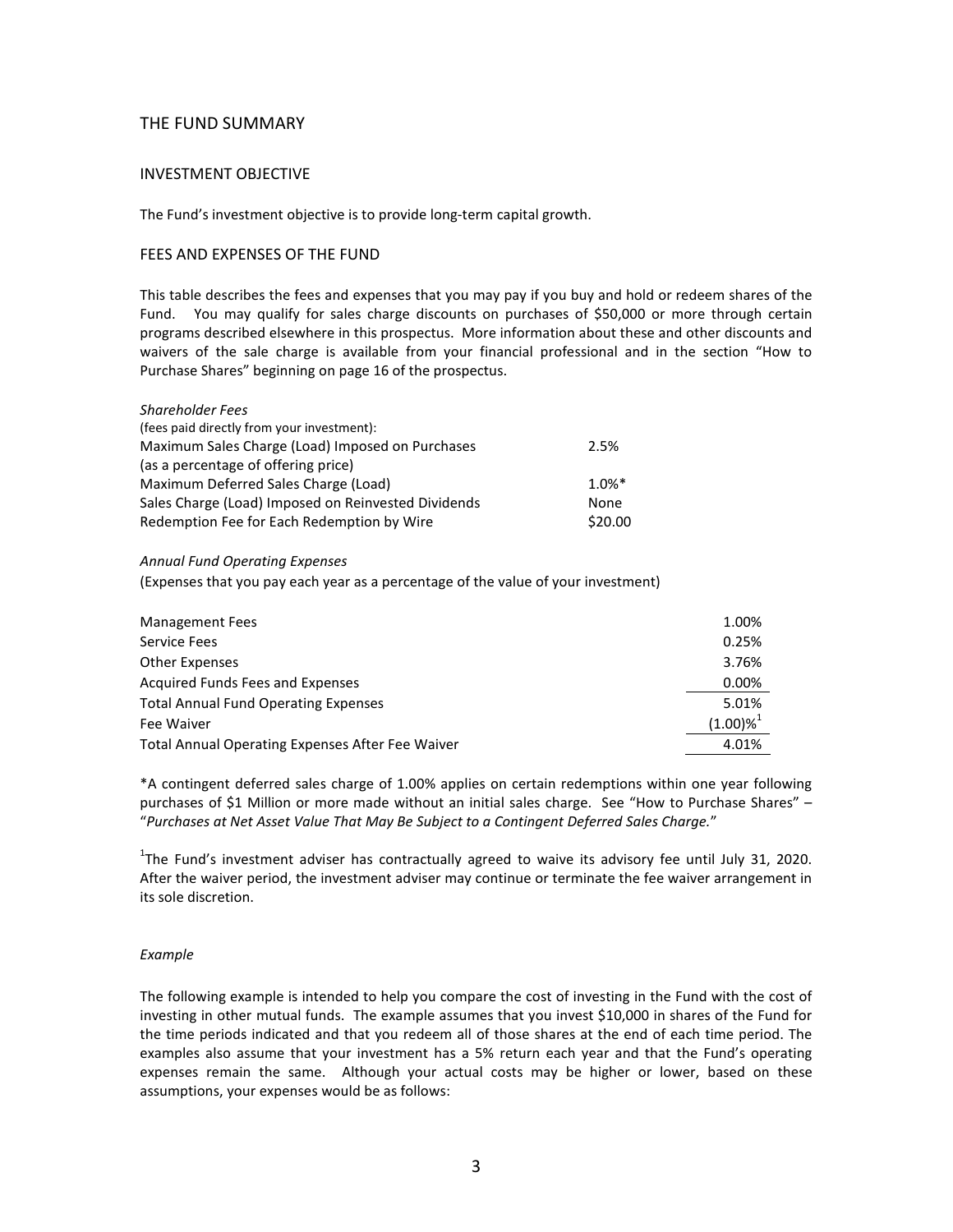| 1 Year | 3 Years | 5 Years | 10 Years |
|--------|---------|---------|----------|
| \$643  | \$1,629 | \$2,616 | \$5,081  |

#### *Portfolio Turnover*

The Fund pays transaction costs, such as commissions, when it buys and sells securities (or "turns over" its portfolio). A higher portfolio turnover rate may indicate higher transaction costs and may result in higher taxes when Fund shares are held in a taxable account. These costs, which are not reflected in the annual fund operating expenses or in the examples, affect the fund's performance. During the Fund's most recent fiscal year, the Fund's portfolio turnover rate was 46% of the average value of its portfolio.

#### PRINCIPAL INVESTMENT STRATEGIES

### *Investments in Equity Securities*

The Fund seeks to achieve its investment objective by investing primarily in the common stocks of publicly-traded companies. Fund shareholders will be provided with at least 60 days' prior notice of any change in this policy.

The Adviser uses fundamental analysis to identify securities with potential for capital appreciation. The Adviser focuses on companies projecting above average earnings and revenue growth, as compared to market averages (as represented by the S&P 500 Index). Also, the Fund invests in companies the Adviser believes to be undervalued by the current market. The Fund buys shares in companies of all sizes. Small and medium sized companies may occasionally make up a significant portion of the Fund's portfolio. However, there is no assurance that these factors and the other characteristics that the Adviser believes favor these companies will continue in the future.

The Fund can buy stocks of companies without regard to market capitalization. Investments may be made in "micro-cap" companies (having a market capitalization of between \$50 million and \$300 million), "small cap" companies (having a market capitalization of between \$300 million and \$2 billion), "mid cap" companies (having a market capitalization between \$2 billion and \$10 billion) and "large cap" companies (having a market capitalization over \$10 billion). While newer, small companies may offer greater opportunities for capital appreciation, they also involve a substantially greater risk of loss and price fluctuation.

The Fund is not a diversified fund, and, as such, may invest more than 5% of its total assets in the securities of one or more issuers. As a result, a relatively high percentage of the Fund's assets may be invested in the securities of a limited number of issuers or a single issuer and, from time to time, in a limited number of industries. Subject to the fundamental investment policies and restrictions of the Fund, many of which are described in the Statement of Additional Information dated July 29, 2019, the Fund may emphasize investments in various market sectors from time to time. The Fund's ability to invest up to 25% of its portfolio assets in a single industry or group of industries may offer greater opportunities for capital appreciation, but may also subject the Fund to a greater risk of loss and price fluctuation. The Fund is not a "sector fund," and, as such may change its investment emphasis. As of the date of this prospectus, the Fund's portfolio reflects an investment focus in the health care and the pharmaceutical industries. As of June 30, 2019, 20.68% of the Fund's (total) assets were invested in the pharmaceutical industry and 24.19% of the Fund (total) assets were invested in the surgical and medical instrument industry. Because of this current investment focus an investment in the Fund should be considered as a complementary investment to an already diverse investment program.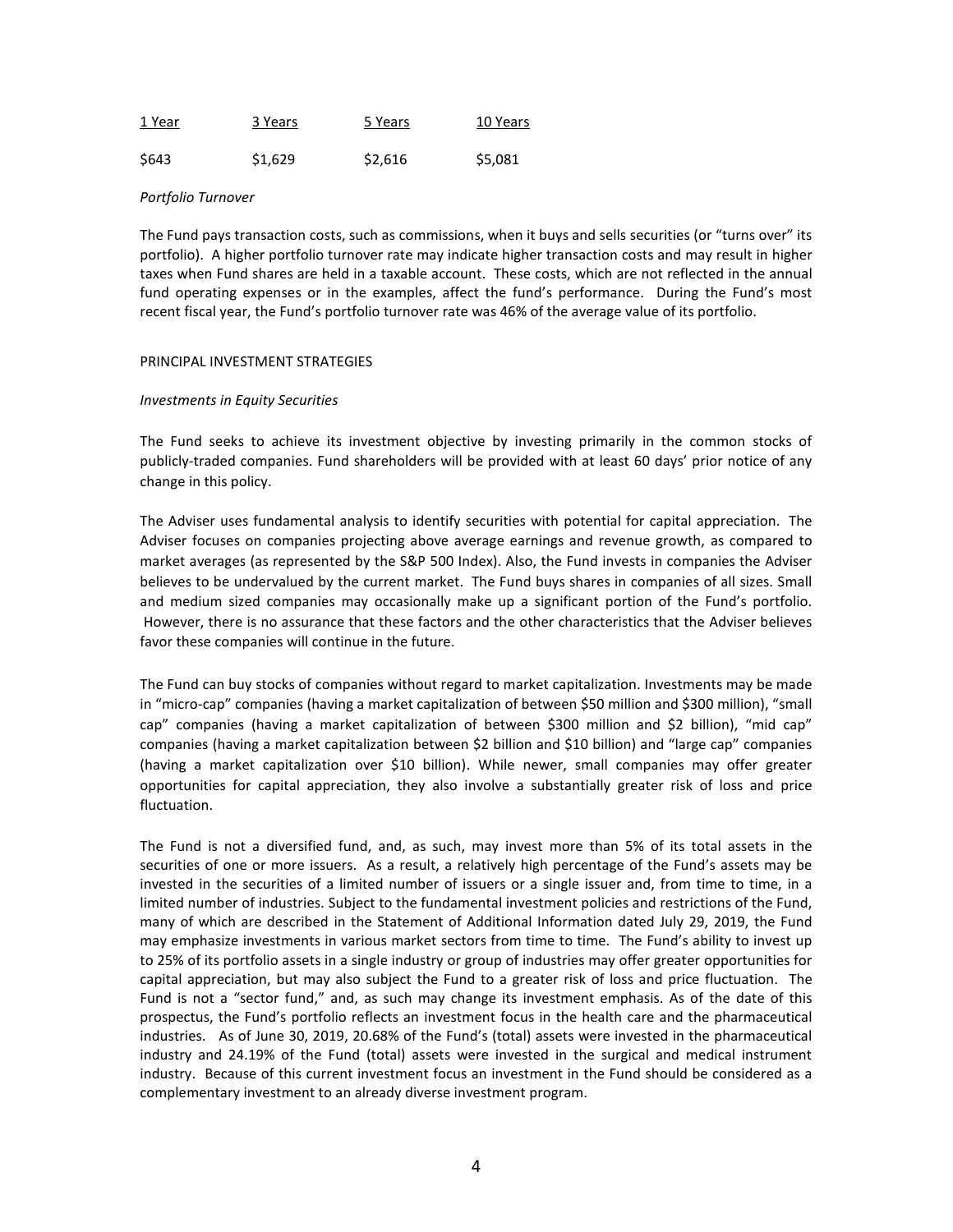The Fund is not restricted with regard to portfolio turnover and will make changes in its investment portfolio from time to time as business and economic conditions and market prices may dictate and its investment policies may require. The Fund may engage in active and frequent trading of portfolio securities, especially during periods of market volatility. The transaction costs attendant to this portfolio strategy will result in increased costs to the Fund. A high rate of portfolio turnover in any year will increase brokerage commissions paid by the Fund, thus reducing the Fund's total return, and could result in high amounts of realized investment gain subject to the payment of taxes by shareholders when Fund shares are held in taxable accounts.

#### *Investments in Debt Securities*

In seeking its investment objective of capital appreciation, the Fund invests mainly in equity securities. However, from time to time, the Fund may also invest in bonds, debentures and other debt securities and instruments, some of which may be convertible into equity securities. A debt security is a security that represents the obligation of an issuer to repay money borrowed. The terms of a debt security specify the principal amount of the indebtedness, the interest rate or discount, and the times at which payments of principal and/or interest are due. Debt securities may include domestic and foreign corporate debt obligations; domestic and foreign government debt obligations, including U.S. government securities; mortgage related securities; asset backed securities and other debt obligations.

The Fund may invest up to 15% of its net assets in a variety of debt securities. These securities may be taxable or tax-exempt, and may be rated or unrated. The tax-exempt securities in which the Fund may invest include obligations of the governments of U.S. territories, commonwealths and possessions such as Puerto Rico, or of their agencies, instrumentalities and authorities, if the interest on such securities is not subject to New York and federal income tax. Subject to the limitation on investments in illiquid securities described below, the Fund may invest up to 10% of its net assets in debt securities that are rated below investment grade, unrated and/or illiquid. These investments may include high risk investments such as "junk bonds." The 10% limitation is applied at the time of purchase and the Fund may continue to hold a security whose credit rating has been lowered, or in the case of an unrated security, after the Fund's adviser has changed its assessment of the security's credit quality. As a result credit rating downgrades or other market fluctuations may cause the Fund's holdings of below-investment-grade securities to exceed this 10% restriction for some period of time. If the Fund has more than 10% of its net assets invested in below-investment-grade securities, the Adviser will not purchase additional below-investment-grade securities until the level of holdings in those securities no longer exceeds the limitation.

#### PRINCIPAL RISKS

The price of the Fund's shares can go up and down substantially. The Fund's investments are subject to changes in their values from a number of factors, some of which are described below. There is also the risk that poor security selection by the Adviser will cause the Fund to underperform other funds having similar objectives, thereby increasing the potential for volatility and loss. There is no assurance that the Fund will achieve its investment objective. When you redeem your shares, they may be worth more or less than what you paid for them. *These risks mean that you can lose money by investing in the Fund.* 

*Portfolio Manager*. Robert Cuculich, President and a member of Pinnacle Advisors LLC, the Fund's investment adviser (Adviser) and Pinnacle Investments, LLC, the Fund's principal underwriter (Distributor), has served as the Portfolio Manager of the Fund since February 1, 2013. Mr. Cuculich is solely and primarily responsible for the day-to-day management of the Fund's portfolio. In connection with his duties as Portfolio Manager, Mr. Cuculich is responsible for analyzing which securities are eligible for purchase by the Fund and making decisions to purchase and/or sell portfolio securities in accordance with the Fund's investment objective and policies. Mr. Cuculich allocates his time among his portfolio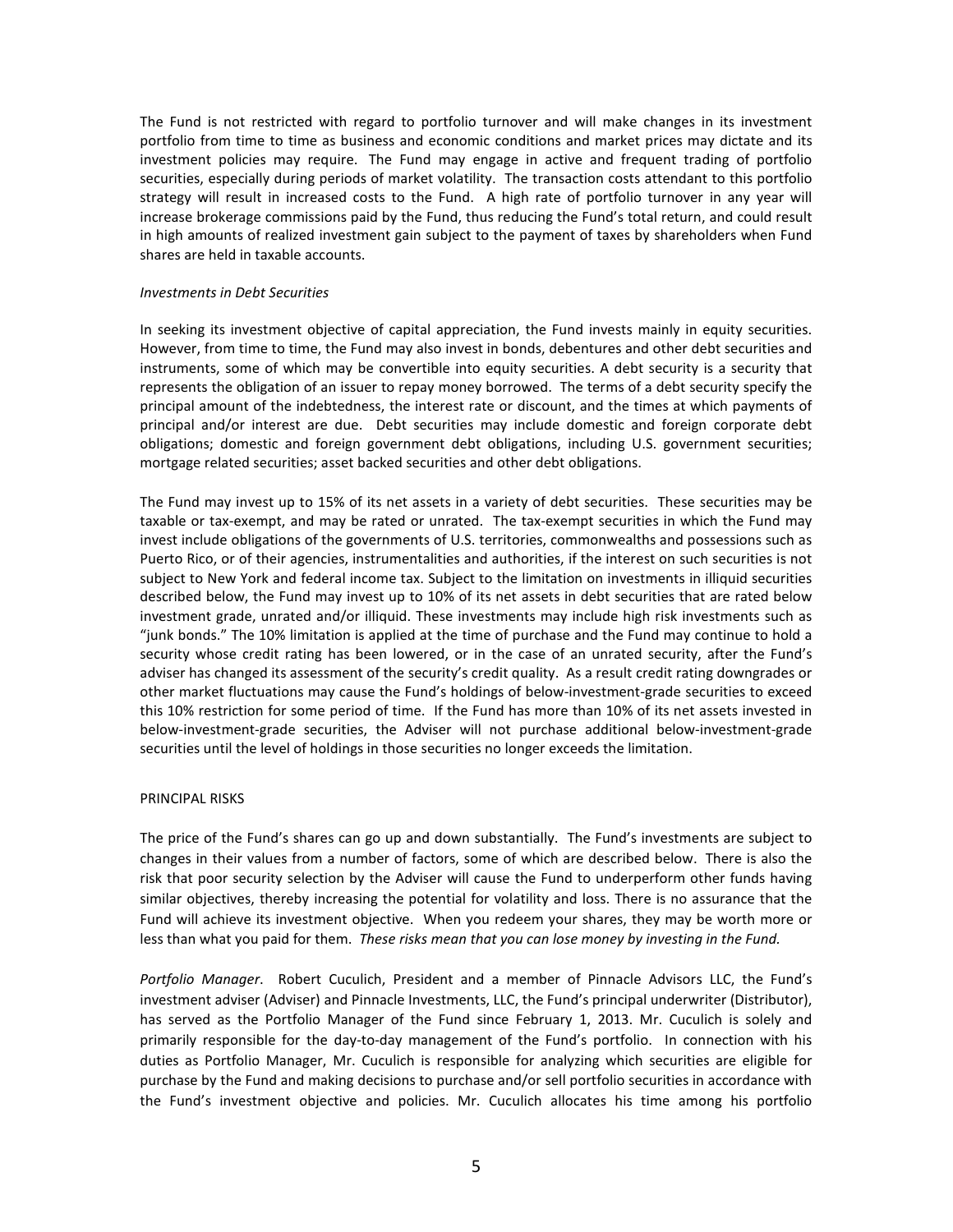management responsibilities and his responsibilities to retail clients. His multiple roles could result in conflicts of interest between his responsibilities to the Fund and his responsibilities to retail customers of the Distributor. Investors are encouraged to take into account the risks attendant to Mr. Cuculich's limited portfolio management experience and his multiple roles before investing in the Fund.

*Risk of Non-Diversification.* As a non-diversified fund, the Fund may invest more than 5% of its total assets in the securities of one or more issuers. Because a relatively high percentage of the assets of the Fund may be invested in the securities of a limited number of issuers or a single issuer, and, from time to time, in a limited number of industries, the value of shares of the Fund may be more sensitive to any single economic, business, political or regulatory occurrence than the value of shares of a diversified investment company. The Fund's performance may be hurt disproportionately by the poor performance of relatively few stocks .As of June 30, 2019, two portfolio holdings, Ligand Pharmaceuticals, Inc. and Transluminal Technologies, LLC, represented 20.68% and 24.19%, respectively, of the Fund's total assets. These substantial weightings in the securities of two issuers, each of which resulted from an increase in share price, provides substantial additional risk exposure to shareholders of the Fund. Fluctuations in the share price of any portfolio holding may occur suddenly, and, if significant, may have an adverse impact on the performance of the Fund. The Fund may change its portfolio emphasis from time to time without prior approval by shareholders of the Fund. The success of this investment strategy is dependent upon the skill of the portfolio manager. There can be no assurance that this investment strategy will be successful.

*Risk of Current Focus on Health Care.* The Fund may invest up to 25% of its assets in the securities of issuers in a particular industry or group of industries. From time to time, a relatively high percentage of the assets of the Fund may be invested in a limited number of industries. When the Fund's investment focus is limited in this manner, the Fund's performance will be affected by the performance of the issuers within those specific industries, and could be more volatile than that of an investment company that invests its assets in a more diverse array of sectors. The success of the Fund's current investment focus on the health care industry generally and in the pharmaceutical industry specifically is dependent on the overall condition of these industries. These Industries may be adversely affected by numerous factors including, among others, political, economic and regulatory factors. For example, issuers within the health care and pharmaceutical industries are subject to government regulation, including requirements for governmental approval of products and services which could have a significant impact on the price those products and services and the ability of an issuer to market them successfully. The products and services of Issuers within these industries can be significantly affected by rapid obsolescence of the technology associated with the products and services, as well as expiration of patents.

*Special Risks of Securities Issued by Manufacturers of Pharmaceuticals and Surgical Devices*. Subject to the fundamental investment restriction which precludes the Fund from investing more than 25% of its total assets in the securities of issuers in any particular industry, the Fund has invested, and may, in the future invest, a significant portion of its assets in securities in the pharmaceutical and surgical device industries. These industries are subject to considerable government regulation, including the requirement of government approval of products and services. The governmental approval process can be lengthy and can have an adverse impact on an issuer's ability to bring its products to market. These industries are also subject to the considerable risks posed by the potential for economic and political developments, including the potential for changing reimbursement rates. Issuers within these industries are also subject to the significant risks posed by patent expirations, the potential for product liability litigation and the potential for rapid product obsolescence, all of which can have an adverse impact on the share price of the securities issued by a particular manufacturer. Because the Fund has invested a high percentage of assets in these industries, the Fund's performance may be hurt disproportionately by the poor performance of relatively few issuers, thereby increasing the potential for volatility of the Fund's share price. The Fund's investment in Ligand Pharmaceuticals Inc. which, as of June 30, 2019, comprised 20.68% of the Fund's total assets, presents all of the risks associated with an investment in the pharmaceutical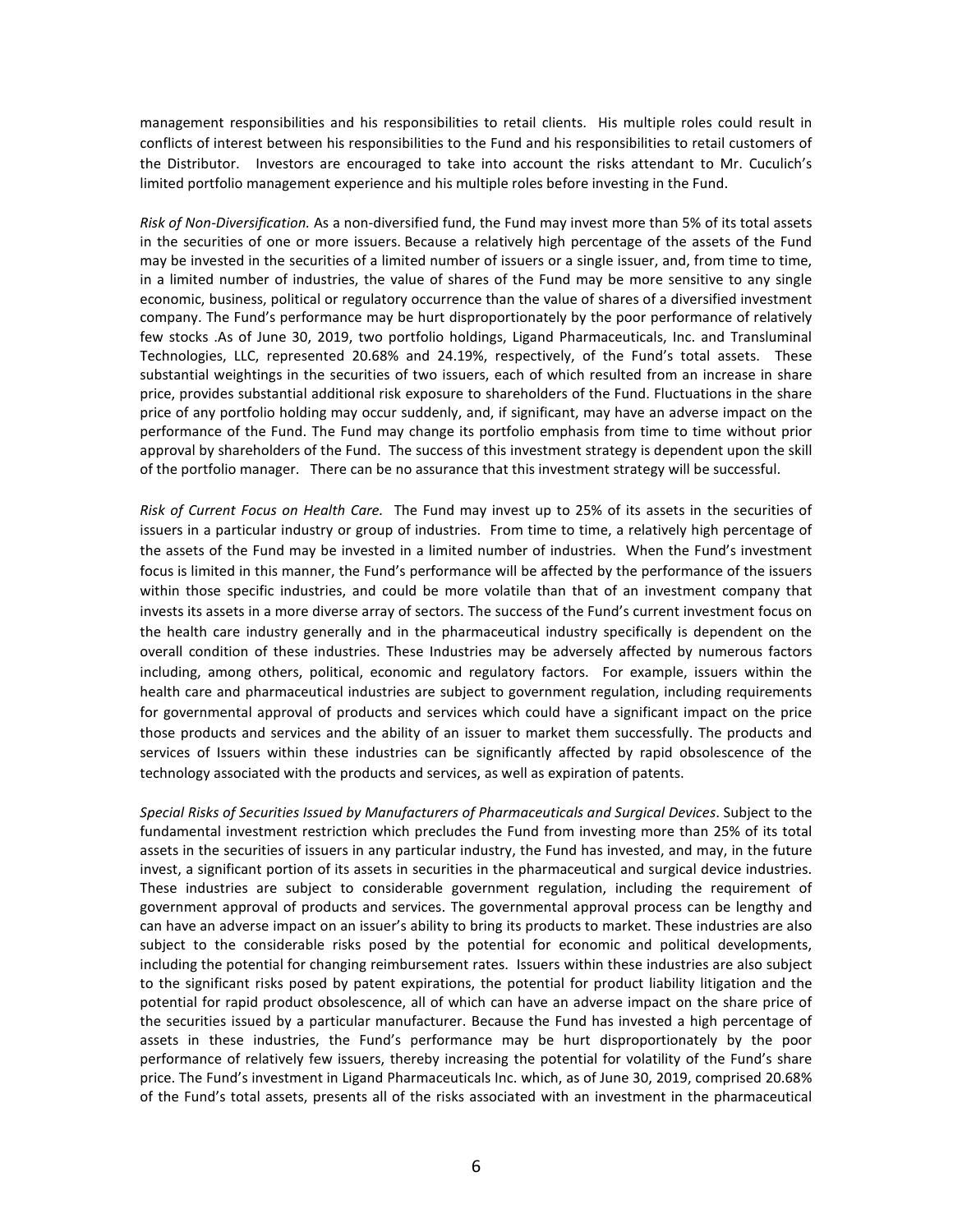industry, and the risk that its management team may make strategic decisions that will not be beneficial to the company and its shareholders.

*Special Risks of Illiquid Securities.* The Fund may not invest more than 15% of its net assets in illiquid securities. However, because the 15% limitation is not violated unless the excess results immediately and directly from the acquisition of any security, the Fund's investments in illiquid securities may, from time to time, and, for extended periods of time, exceed 15% of its net assets, thereby reducing the portfolio manager's flexibility in the security selection process Investments in illiquid securities carry special risks because there is no trading market for such securities, making it difficult to value them or dispose of them promptly at an acceptable price. The Adviser monitors holdings of illiquid securities on an ongoing basis.

*Special Risks of Restricted Securities*. Subject to the limitation described above on investments in illiquid securities, the Fund has invested, and may in the future invest, in securities issued in transactions that are exempt from the registration requirements of the Securities Act of 1933 (Securities Act). These securities are commonly referred to as "restricted securities" because they are subject to restrictions on transfer, and may not be resold in the absence of registration under the Securities Act or an exemption from such registration. Because there is generally no trading market for restricted securities, it can be difficult to value restricted securities or to dispose of them promptly at an acceptable price.

*Special Risks Securities Issued by "Development Stage" Companies*. The Fund may invest, and has invested in securities issued by "development stage" companies. These securities are typically "restricted securities," and, as such present all of the risks associated with an investment in a restricted security, and, in addition, the following additional risks: (1) *team risk*, namely, the risk that the firm's management team charged with making the venture a success will fail to perform due to a lack of relevant experience, skills, management ability, compatibility or work ethic; (2) *concept risk*, namely, the risk that the product or service under development will not perform as anticipated; (3) *competitive risk,* namely, the risk that a competing product or service reaches the market ahead of the product or service being developed; (4) *financing risk*, namely, the risk that adequate capital will not be available on a timely basis to execute the firm's strategy; (5) *legal risk*, namely, the risk that competitors or regulators will take legal or regulatory action that will thwart the firm's efforts to successfully develop or market its product or service; 6) *distribution risk,* namely, the risk that even with the successful development of the product or service, the firm will fail at fashioning effective distribution channels for the product or service; (7) *exit-strategy risk*, namely, the risk that early investors in the firm will be delayed in liquidating or unable to liquidate their holdings in the firm as anticipated at the time of the investment. Investments in "development stage" companies are regarded as "speculative," high risk investments because these companies generally have limited operating histories or may not have any operating history at all and their ability to produce revenue has not been demonstrated.

#### *Risks Associated with Investments in Equity Securities*

*Risks of Investing in Stocks.* Stocks fluctuate in price and their short-term volatility at times may be substantial. The return on and value of an investment in the Fund will fluctuate in response to stock market movements generally. Investments in common stocks are subject to market risks and fluctuations in value due to changes in earnings, economic conditions and other factors beyond the control of the Adviser. As a result, there is a risk that you could lose money by investing in the Fund.

*Special Risks of Investing in Growth Stocks.*Stocks of growth companies may be more volatile than other stocks. Their stocks may be less liquid than those of larger issuers. That means that the Fund could have greater difficulty selling the securities of a smaller issuer at an acceptable price, especially in periods of market volatility. That factor increases the potential for losses to the Fund.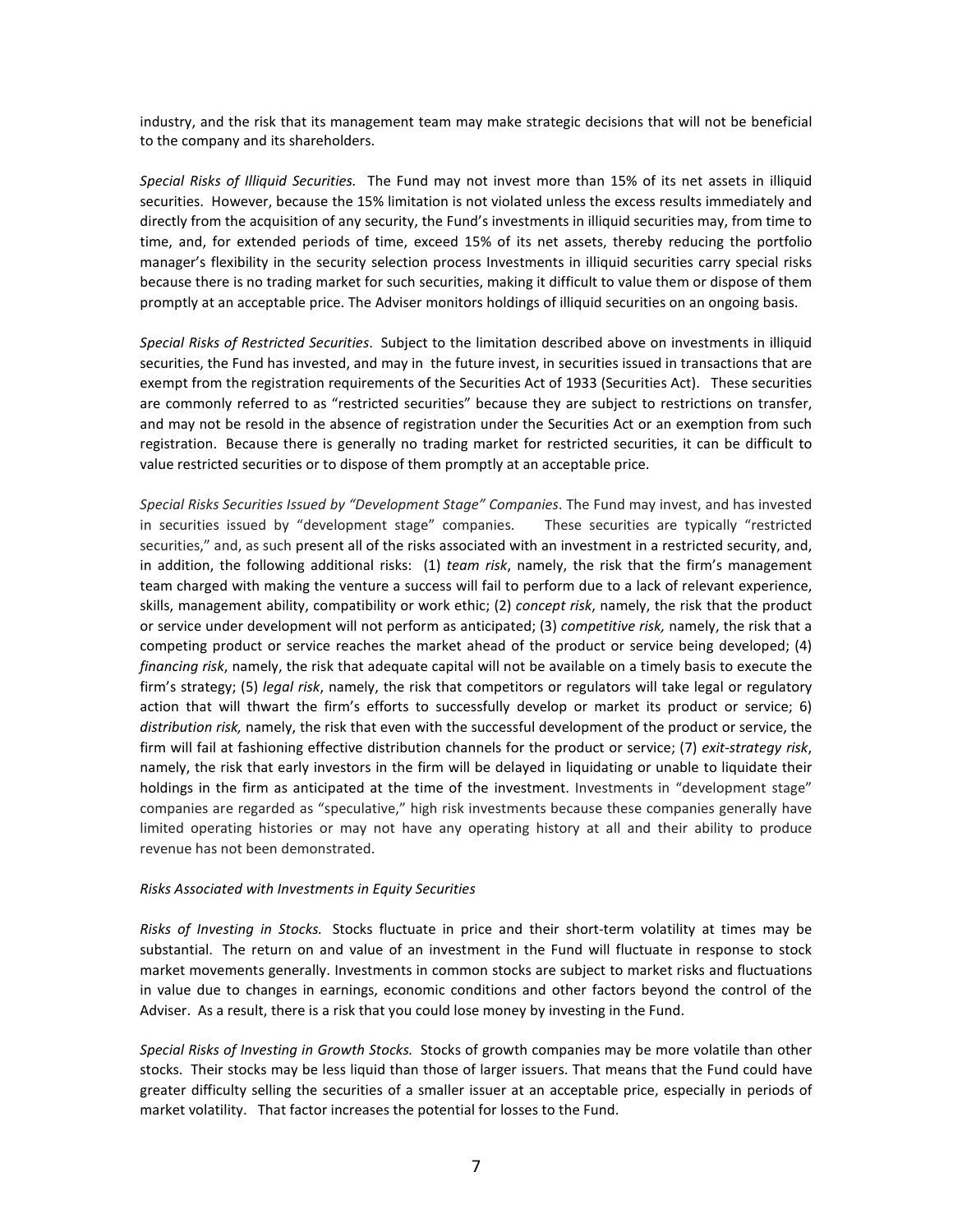*Special Risks of Investing in Mid-Cap, Small-Cap, and Micro-Cap Stocks***.** The Fund buys shares in companies of all sizes. Small and medium sized companies may occasionally make up a significant portion of the Fund's portfolio. Mid-cap and small-cap companies are generally newer companies with limited operating histories. While these stocks may offer greater opportunities for long-term capital appreciation than larger, more established companies, they involve a substantially greater risk of loss. These risks are intensified in the case of micro-cap stocks. Small-cap and micro-cap companies may have less access to financial resources and less experienced management than larger, more established companies. Smallcap stocks may be less liquid than stocks of larger issuers. That means that the Fund could have greater difficulty selling small-cap stocks at an acceptable price, especially in periods of market volatility. These factors increase the potential for losses to the Fund. It may take a substantial period of time before the Fund realizes a gain on an investment in a small-cap company if it realizes any gain at all.

#### *Risks Associated with Investments in Debt Securities*

In general, debt securities including both taxable and tax-exempt securities, are subject to the following risks:

*Credit Risk*. Credit Risk is the risk that the issuer of a security might not make interest or principal payments on the security as they become due. If the issuer fails to pay interest, the Fund's income might be reduced, and if the issuer fails to pay interest or repay principal, the value of the security might fall. A downgrade in the issuer's credit rating or other adverse credit information about an issuer can reduce the market value of the issuer's securities.

*Interest Rate Risk*. Interest rate risk refers to the fluctuations in value of a debt security resulting from the relationship between price and yield. An increase in general interest rates will tend to reduce the market value of already-issued debt securities and a decline in general interest rates will tend to increase their value. Debt securities with longer maturities are usually subject to greater fluctuations from interest rate changes than obligations having shorter maturities. Fluctuations in the market valuations of debt securities may affect the value of Fund assets.

*Prepayment Risk*. Certain fixed-income securities (in particular mortgage-related securities) are subject to the risk of unanticipated prepayment. That is the risk that when interest rates fall, the issuer will repay the security prior to the security's expected maturity. The Fund may need to reinvest the proceeds at a lower interest rate, thereby reducing its income. Securities subject to prepayment risk generally offer less potential for gains when prevailing interest rates fall. If the Fund buys those securities at a premium, accelerated prepayments on those securities could cause it to lose a portion of its principal investment represented by the premium. The impact of prepayments on the price of a security may be difficult to predict and may increase the security's price volatility.

*Extension Risk*. If Interest rates rise rapidly, repayments of principal on certain debt securities may occur at a rate that is slower than expected, and the expected maturity of those securities could lengthen as a result. Those securities generally have a greater potential for loss when prevailing interest rates rise, which could cause their value to call sharply.

*Event Risk*. If an issuer of debt securities is the subject of a buyout, debt restructuring, merger, or recapitalization that increases its debt load, it could interfere with its ability to make timely payments of interest and principal and cause the value of its securities to fall.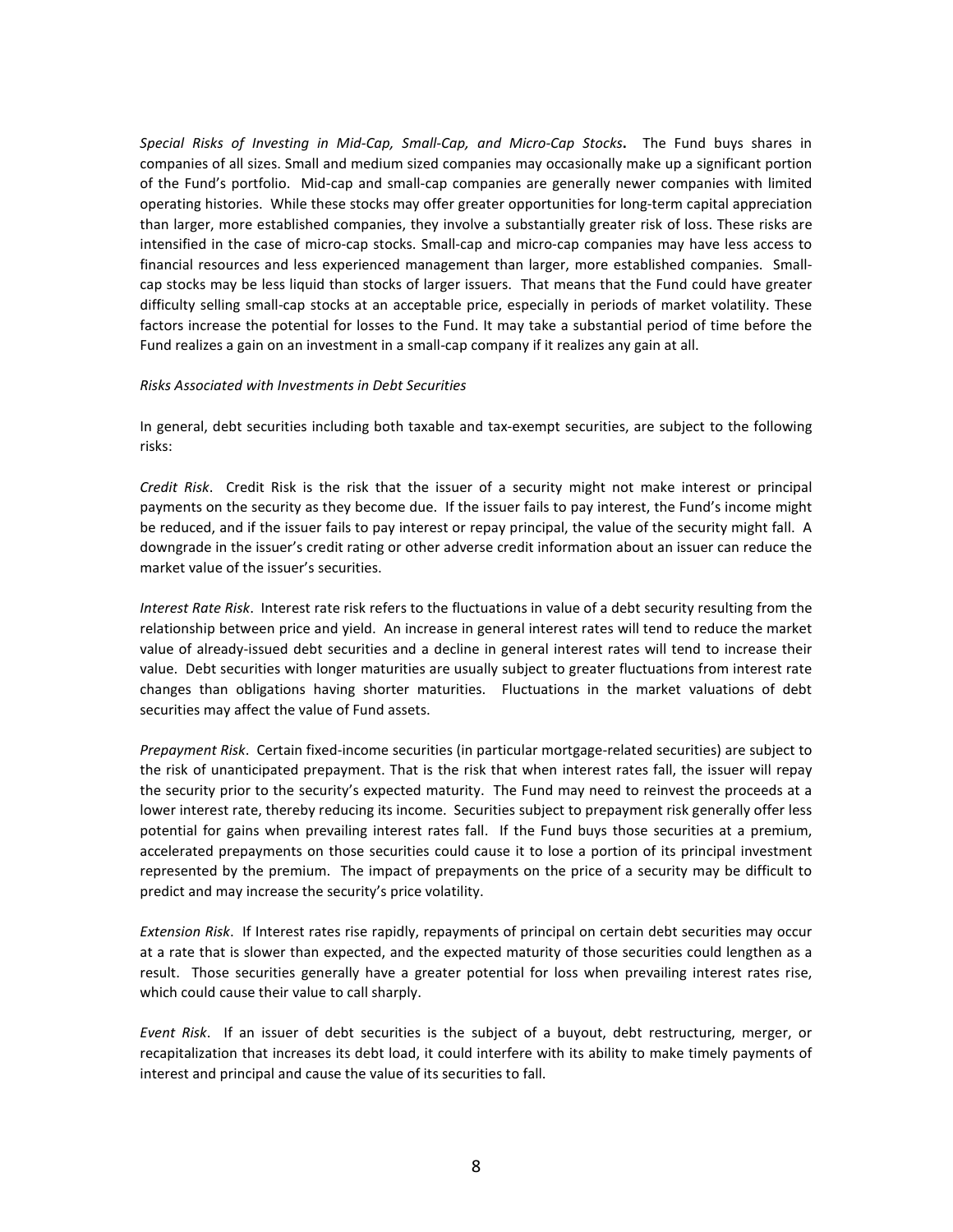*Special Risks of Below-Investment-Grade Securities*. Below-investment-grade debt securities, which may include "junk bonds," have a more substantial "credit risk" than investment grade debt securities. Because the risk that the issuer might not be able to pay interest and principal when due is greater, below-investment-grade debt securities are considered "high risk" securities or "speculative". The market for below-investment-grade debt securities may be less liquid and these securities may be more difficult to value or to sell at an acceptable price, especially during time of market volatility or decline.

*Risks of Securities Issued with Call Features*. Certain debt securities are issued with a "call" feature which permits the issuer to redeem the security prior to the expected maturity date. Under circumstances where the issuer calls the security prior to its expected maturity date, the Fund may need to reinvest the proceeds at a lower interest rate, thereby reducing its income.

*Special Risks of Derivative Instruments*. Investments in derivatives involve significant risks. Derivatives may be more volatile than other types of investments, may require the payment of premiums, can increase portfolio turnover, may be illiquid, and may not perform as expected. Derivatives are subject to counterparty risk and the Fund may lose money on a derivative investment if the issuer or counterparty fails to pay the amount due. Some derivatives have the potential for unlimited loss, regardless of the size of the Fund's initial investment. Derivative transactions may require the payment of premiums and can increase portfolio turnover. As a result of these risks, the Fund could realize little or no income or lose money from its investment, or a hedge might be unsuccessful.

*Risks of Zero-Coupon Securities.* The Fund can invest in zero-coupon securities. These debt securities do not pay interest prior to their maturity date or else they do not start to pay interest at a stated coupon rate until a future date. They are issued and traded at a discount from their face amount. The discount varies as the securities approach their maturity date (or the date interest payments are scheduled to begin). When interest rates change, zero-coupon securities are subject to greater fluctuation in their value than securities that pay current interest. The Fund accrues interest on zero-coupon securities as tax-free income on a current basis. The Fund may have to pay out the imputed income on zero-coupon securities without receiving actual cash payments currently.

*Documentation Risk.* Investments in securities that involve the securitization of specific assets or other securities carry the risk that the holder may be unable to establish ownership of or a claimed interest in the assets and other securities as a result of inadequate record-keeping for or improper documentation of the ownership of or claimed interest in the specific assets or other securities.

*Special Risks of Investments in Obligations of U.S. Territories, Commonwealths and Possessions*. The Fund may invest, and has invested, in obligations of governments of U.S. territories, commonwealths and possessions such as Puerto Rico, as well as obligations of their respective agencies, instrumentalities and authorities, if the interest on the obligation is not subject to New York State and federal income tax. These securities are subject to credit risk, including the risk of default. The portfolio of the Fund currently includes two debt obligations issued by agencies or authorities of the government of Puerto Rico which together comprise 8.13% of the Fund's net assets. Puerto Rico has experienced, and continues to experience significant financial difficulties. These portfolio holdings have been, and may continue to be, adversely affected by local political and economic conditions within Puerto Rico, causing the shares of the Fund to lose value. As a result of these and other difficulties, one of these obligations in the Fund's portfolio, Puerto Rico Public Improvement bond (General Obligation), is currently in default and is considered a "below investment grade" debt security. The Fund also holds numerous Puerto Rico Sales Tax Financing Corporation Revenue bonds (COFINA), which were restructured in February 2019. These CONFINA bonds are not in default and have paid, and continue to accrue, interest. However, adverse negative events in Puerto Rico may severely affect their market values and the Fund's ability to dispose of them at an acceptable price. The government of Puerto Rico is currently being managed a financial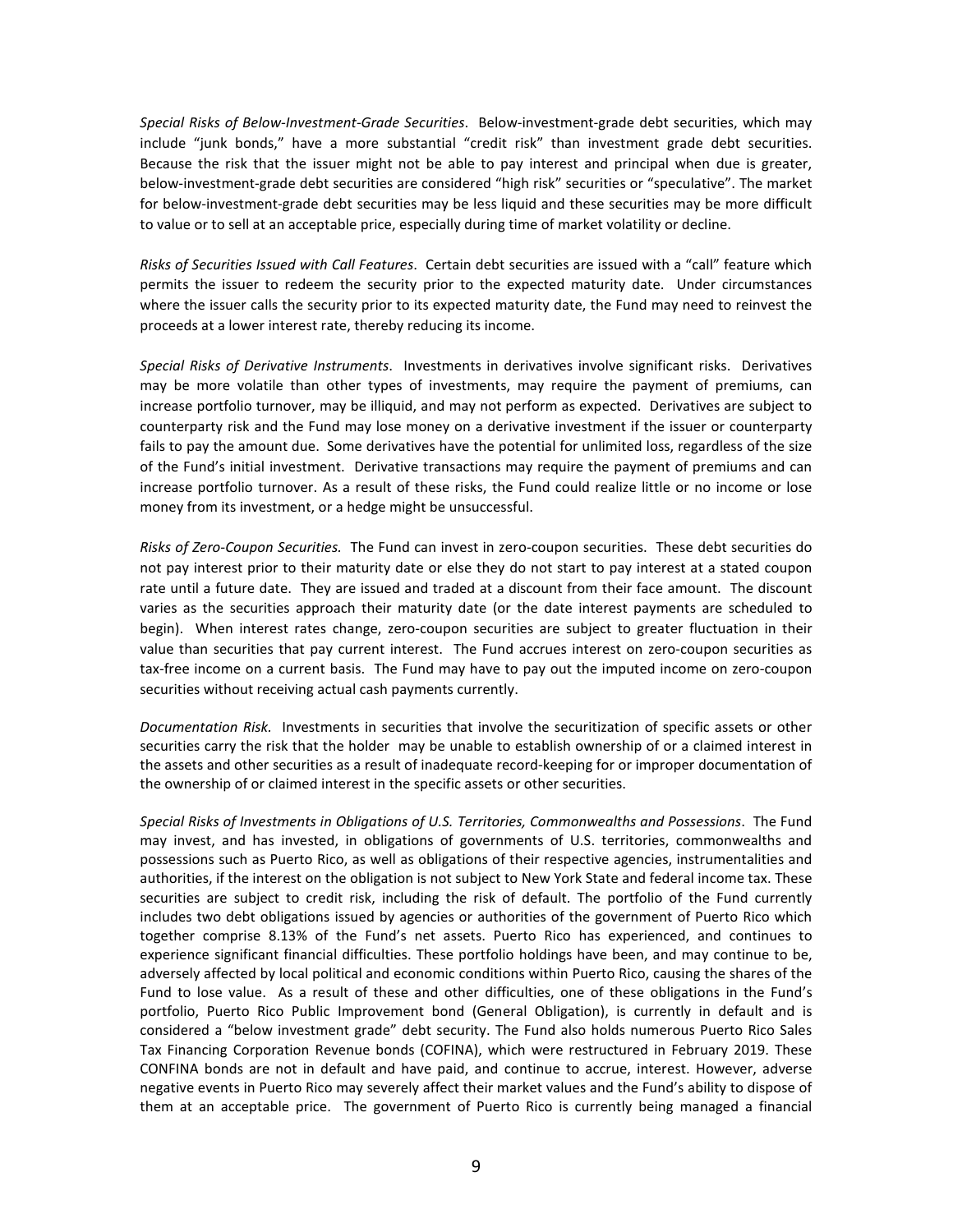control board, that was established pursuant to Congressional action, i.e. the Puerto Rico Oversight, Management, and Economic Stability Act (PROMESA). The financial control board has currently put the municipal holdings within the Fund into Title III of PROMESA, which enables the government of Puerto Rico to freeze numerous lawsuits, maintain essential services to their residents and assign a judge to sort through creditor rights under law. Additional adverse developments with respect to these securities could have a material adverse impact on the performance of the Fund.

### *Important Considerations for Investors*

The Fund is designed primarily for investors seeking capital growth over the long term. Those investors should be willing to assume the risks of short-term share price fluctuations, losses that may or may not be typical for a fund focusing on stocks of issuers regardless of market capitalization, and the potential for significant losses over extended periods of time. The Fund is not designed for investors who seek current income. The Fund is not a complete investment program. You should carefully consider your own investment goals and risk tolerance before investing in the Fund. An investment in the Fund is highly speculative.

*An investment in the Fund is not a deposit of any bank and is not insured or guaranteed by the Federal Deposit Insurance Corporation or any other government agency.* 

# THE FUND'S PAST PERFORMANCE

The bar chart and table shown below provide an indication of the risks of investing in the Fund by showing changes in the Fund's performance from year to year and by showing how the Fund's average annual returns for one, five and ten years compare to those of a broad-based securities market index. How the Fund has performed in the past (before and after taxes) is not necessarily an indication of how the Fund will perform in the future. More recent performance is available by calling the toll-free number on the back of this prospectus.



The impact of sales charges is not reflected in the bar chart. If reflected, returns would be less than those shown.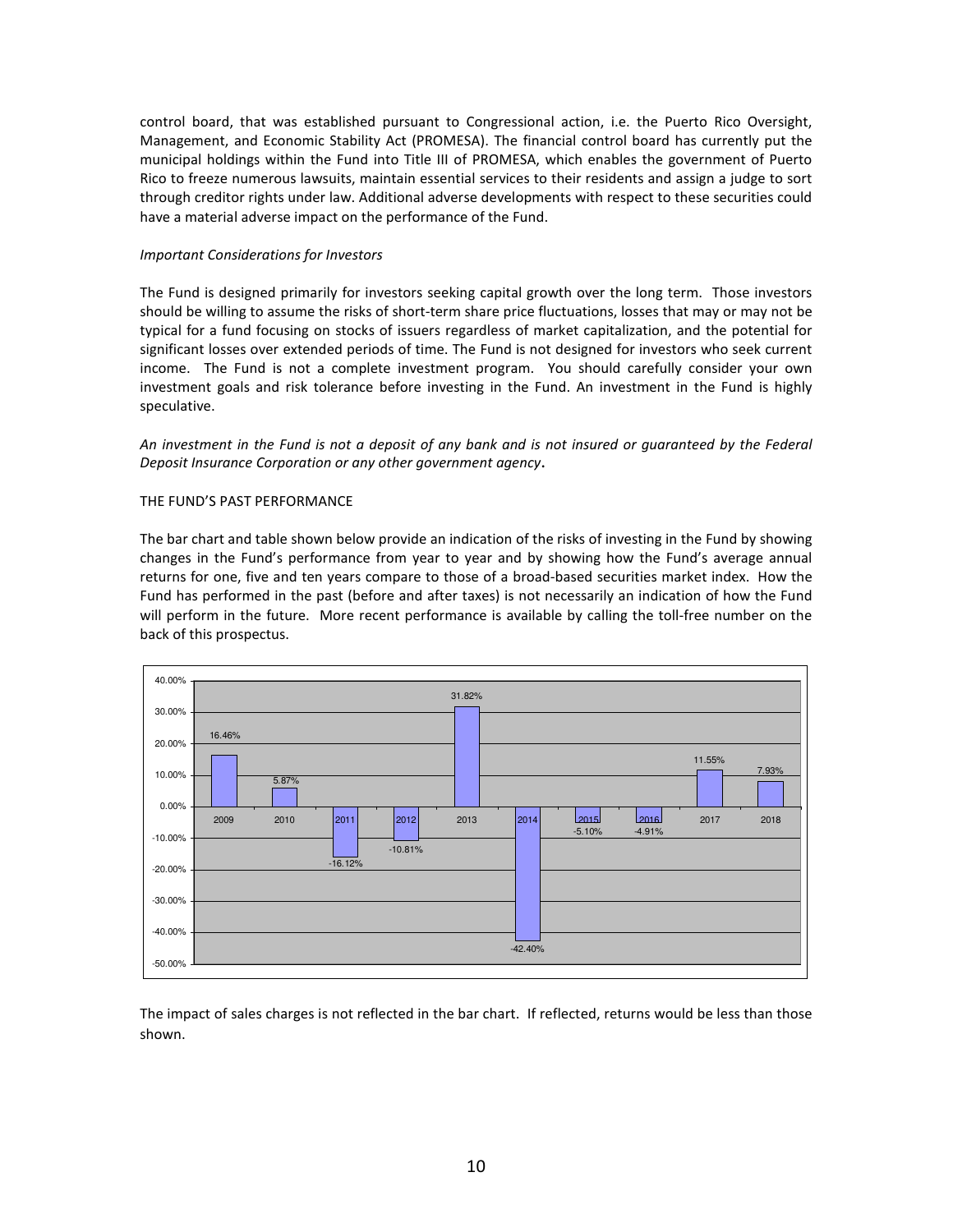During the period shown in the bar chart, the highest return for a quarter was 16.81% during the quarter ended June 30, 2009, and the lowest return for a quarter was -26.67% during the quarter ended December 31, 2014. The Fund's year-to-date cumulative return through June 30, 2018 is 29.30%.

The following table shows the average annual total returns for the Fund's shares. After-tax returns are calculated using the highest individual federal marginal income tax rates and do not reflect the impact of state or local taxes. Your actual after-tax returns, depending on your individual tax situation, may differ from those shown. After-tax returns are not relevant to investors who hold their Fund shares through taxdeferred arrangements, such as 401(k) plans or individual retirement accounts.

Average Annual Total Returns

(For Periods Ended December 31, 2018)

|                                                              | One Year | <b>Five Years</b> | <b>Ten Years</b> |
|--------------------------------------------------------------|----------|-------------------|------------------|
| Return Before Taxes                                          | 5.15%    | $-9.41%$          | $-2.95%$         |
| <b>Return After Taxes on Distributions</b>                   | 5.15%    | $-9.41%$          | $-2.95%$         |
| Returns After Taxes on Distributions and Sale of Fund Shares | 3.05%    | $-6.81%$          | $-2.17%$         |
| Standard & Poor's 500 Index                                  |          |                   |                  |
| (Reflects no deduction for fees, expenses or taxes)          | $-4.39%$ | 8.48%             | 13.10%           |

The returns measure the performance of a hypothetical account and assume that all dividends and capital gains distributions have been reinvested in additional shares. The Fund's performance is compared to the Standard and Poor's 500 Index, an unmanaged index. The index performance includes reinvestment of income, but does not reflect transaction costs, fees, expenses or taxes. The Fund's investments vary from those in the index.

# INVESTMENT ADVISER

Pinnacle Advisors LLC is the Fund's investment adviser.

#### PORTFOLIO MANAGER

Robert Cuculich is the Portfolio Manager of the Fund.

# PURCHASE AND SALE OF FUND SHARES

In most cases, you can buy Fund shares with a minimum initial investment of \$1,000 and make additional investments of \$250.00. For certain retirement accounts, the minimum initial investment is \$250.00. The Fund may, in the Adviser's sole discretion, accept certain accounts with less than the stated minimum initial investment.

Shares may be purchased through a financial intermediary or the distributor or redeemed through a financial intermediary or the transfer agent on days the New York Stock Exchange is open for trading.

# TAXES

If your shares are not held in a tax-deferred account, Fund distributions are subject to federal income tax as ordinary income or as capital gains and they may also be subject to state or local taxes. "Fund distributions may be taxable upon withdrawal from tax deferred accounts."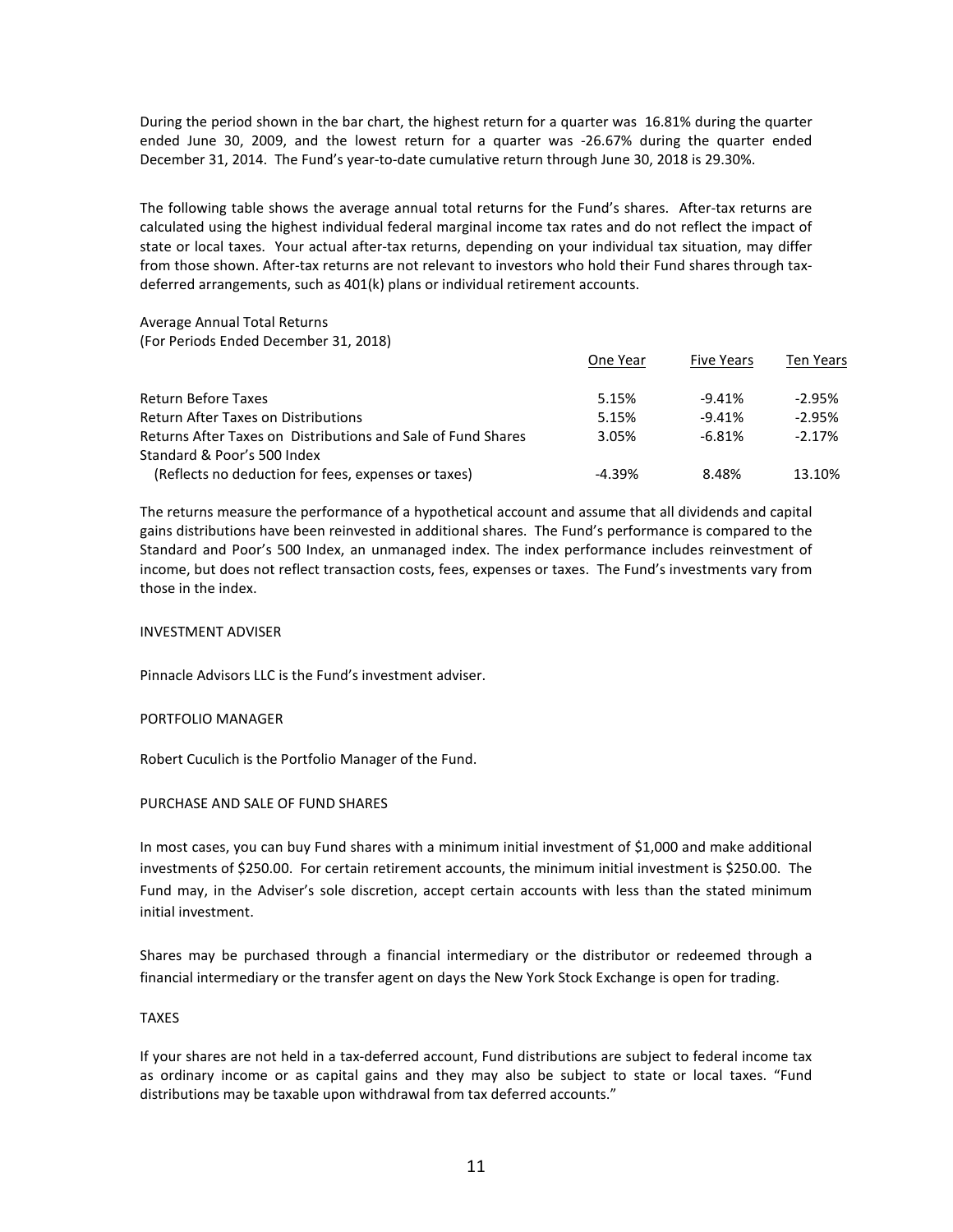#### PAYMENTS TO BROKER-DEALERS AND OTHER FINANCIAL INTERMEDIARIES

Financial intermediaries that effect sales of Fund shares are entitled to the compensation described in this Prospectus (How to Purchase Fund Shares). The Fund has adopted a Service Fee Plan, pursuant to which the Fund may incur expenses of up to 0.25% per year of the Fund's net assets to reimburse the Distributor for a portion of its expenses incurred in servicing shareholder accounts. The Service Fee Plan authorizes the Distributor to make payments to financial intermediaries for their services in connection with the maintenance of shareholder accounts. The Fund cannot make, and does not make, any payments to financial intermediaries in connection with the sale of Fund shares.

# MORE ABOUT THE FUND AND YOUR ACCOUNT

#### ABOUT THE FUND'S INVESTMENTS

The allocation of the Fund's portfolio among different types of investments will vary over time and the Fund's portfolio might not always include all of the different types of investments described below. The Statement of Additional Information contains more detailed information about the Fund's investment policies and risks.

### THE FUND'S INVESTMENT STRATEGIES AND RISKS

The Fund seeks to achieve its investment objective by investing primarily in common stocks of publiclytraded companies. Realization of current income will not be a significant investment consideration and any such income realized should be considered incidental to the Fund's objective.

The Fund's Board of Trustees can change non-fundamental investment policies without shareholder approval. Significant changes will be described in amendments to this Prospectus and shareholders will receive at least 60 days' prior notice of any change in the Fund's investment policies as described herein under the caption "The Fund's Principal Investment Strategies and Risks." Fundamental policies cannot be changed without the approval of a majority of the Fund's outstanding shares as defined by the Investment Company Act of 1940, as amended ("1940 Act"). The Fund's investment objective is a fundamental policy. Other investment restrictions that are fundamental policies are listed in the Statement of Additional Information. An investment policy is not fundamental unless this Prospectus or the Statement of Additional Information says that it is.

The following strategies and types of investments are the ones that the Fund considers to be the most important in seeking to achieve its investment objective and the following risks are those the Fund expects its portfolio to be subject as a whole.

The Adviser uses fundamental analysis to identify securities with potential for capital appreciation. The Adviser focuses on companies projecting above average earnings and revenue growth, as compared to market averages (as represented by the S&P 500 Index). Also, the Fund invests in companies the Adviser believes to be undervalued by the current market. The Fund buys shares in companies of all sizes, and although emphasis is placed on larger companies, small and medium sized companies may occasionally make up a significant portion of the Fund's portfolio. However, there is no assurance that these factors and the other characteristics that the Adviser believes favor these companies will continue in the future.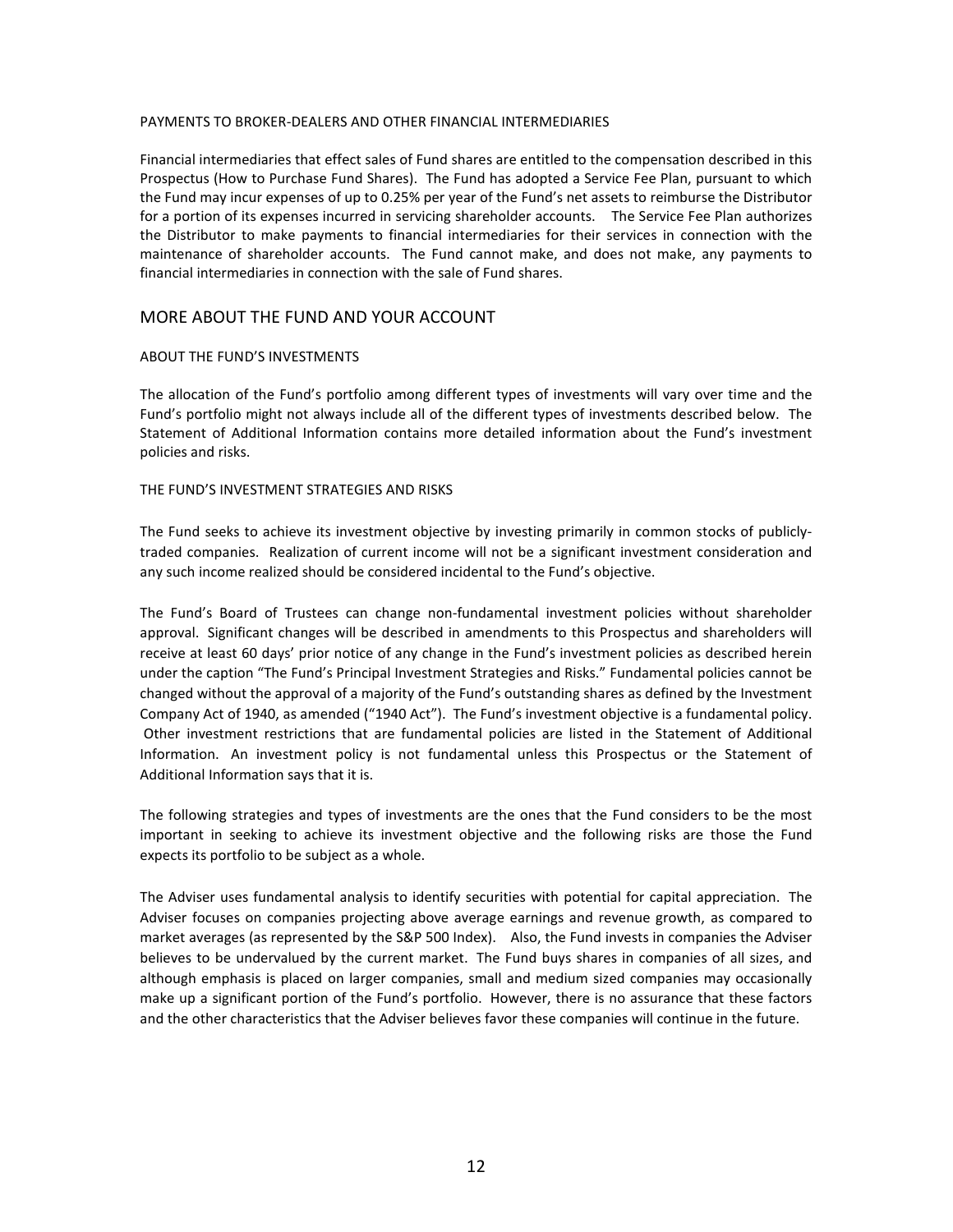#### *Non-Principal Investment Strategies*

The Fund may invest a portion of its assets in preferred stocks, convertible preferred stocks and convertible bonds that are considered to be "investment grade" (that is, rated BBB or higher by Standard & Poor's Ratings Group, or Baa by Moody's Investors Service, or the equivalent by another rating agency). The Fund may also invest in debt securities that are rated below investment grade or unrated debt securities.

The Fund may write covered call options and purchase put options. Call options written by the Fund give the holder the right to buy the underlying securities from the Fund at the exercise price at any time during the exercise period. These options are "covered" by the Fund because it will own the underlying securities as long as the option is outstanding. The Fund will receive a premium from writing a call option, which increases the Fund's return in the event the option expires unexercised or is closed out at a profit. By purchasing a put option, the Fund has the right to sell the underlying security at the exercise price at any time during the exercise period. The Fund may purchase put options on securities it owns in order to protect against an anticipated decline in the value of such securities; by purchasing put options on securities it does not own, the Fund seeks to benefit from a decline in the market price of the underlying securities. The Adviser expects that the Fund's use of options will be very limited in scope.

### *Temporary Defensive Investments*

As a temporary defensive measure, the Fund may invest up to 100% of its total assets in investment grade bonds, U.S. Government obligations, repurchase agreements or money market instruments. The Fund's investments in illiquid securities may reduce the percentage of the Fund's total assets that may be invested in these instruments on a temporary basis. When the Fund invests in investment grade bonds, U.S. Government obligations, repurchase agreements or money market instruments as a temporary defensive measure, it is not pursuing its stated investment objective.

*Portfolio Turnover.* A change in the securities held by the Fund is known as "portfolio turnover." The Fund may engage in active and frequent trading to try to achieve its investment objective, and may have a portfolio turnover of over 100% annually. Increased portfolio turnover may result in high brokerage fees or other transaction costs, which can reduce fund performance. If the Fund realizes capital gains when it sells its investments, it must generally pay those gains to shareholders, thereby increasing taxable distributions. The Financial Highlights table shows the Fund's portfolio turnover rates in recent years.

#### PORTFOLIO HOLDINGS

The Fund's portfolio holdings are made publicly available no later than 60 days after the close of each of the Fund's fiscal quarters. Portfolio holdings are included in annual and semi-annual reports that are distributed to shareholders of the Fund within 60 days after the close of the period for which such report is being made. The Fund also discloses its portfolio holdings in its Statements of Investments on Form N-Q, which are filed with the SEC no later than 60 days after the close of the first and third fiscal quarters. These additional quarterly filings are publicly available at the SEC. A description of the fund's policies and procedures with respect to the disclosure of the Fund's portfolio securities is available in the Fund's Statement of Additional Information.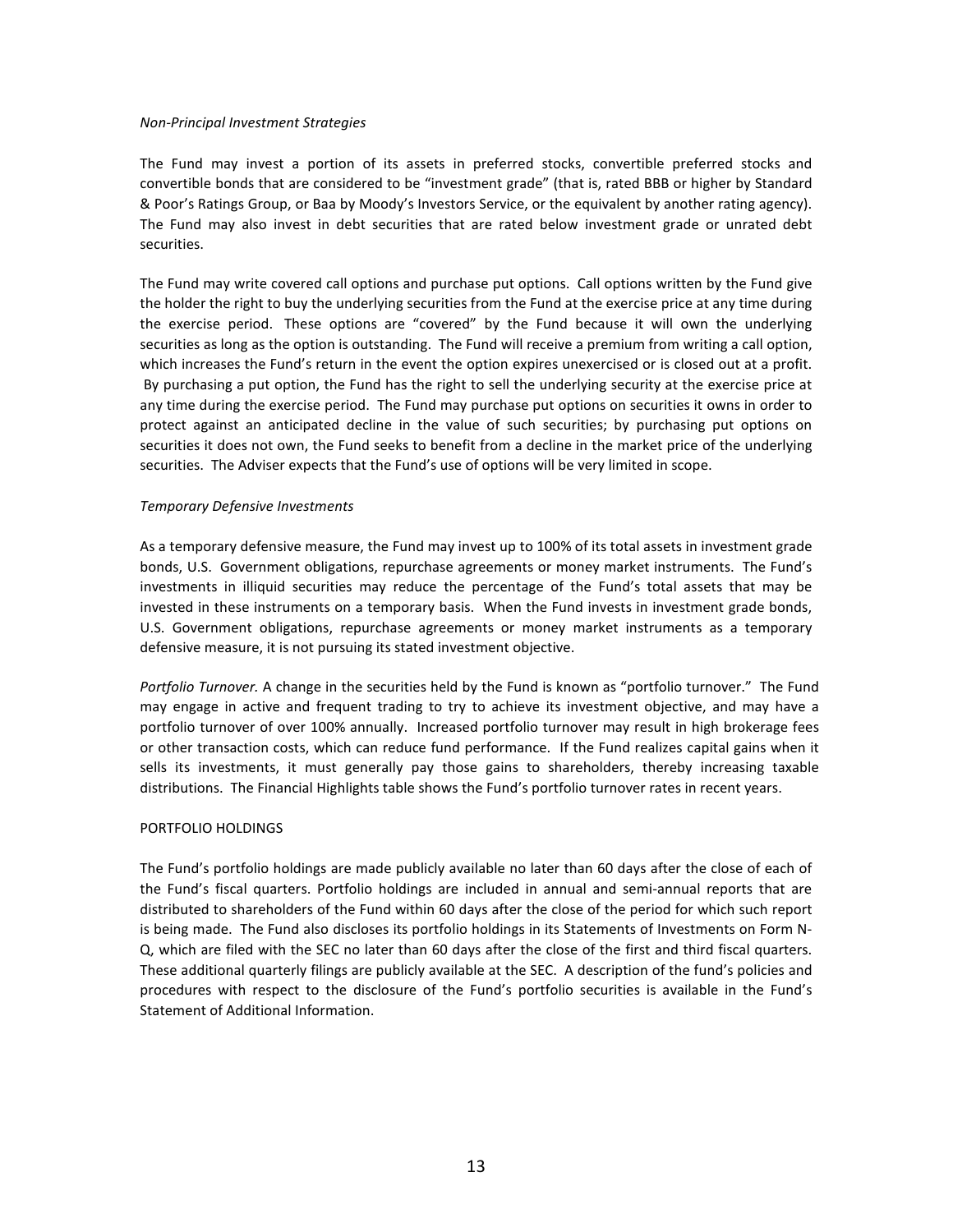#### OPERATION OF THE FUND

The Fund is a non-diversified series of Nysa Series Trust (the "Trust"), an open-end management investment company organized as a Massachusetts business trust. The Board of Trustees supervises the business activities of the Trust. Like other mutual funds, the Trust retains various organizations to perform specialized services for the Fund.

The Trust retains Pinnacle Advisors LLC, 507 Plum Street, Syracuse, New York, to manage the Fund's investments. Pursuant to the advisory agreement currently in effect, the Fund has agreed to pay the Adviser a fee equal to the annual rate of 1% of the average value of its daily net assets up to \$100 million; .95% of such assets from \$100 million to \$200 million and .85% of such assets in excess of \$200 million.

During the fiscal year ended March 31, 2019, the Adviser waived the fee that it was entitled to receive, pursuant to a contractual fee waiver arrangement, and, as a result, the Fund did not pay an advisory fee. The Adviser has agreed to waive its advisory fee until July 31, 2020. The Adviser has served as investment adviser to the Fund since the Fund's inception in 1997.

Robert Cuculich is solely and primarily responsible for the day-to-day management of the Fund's portfolio. In connection with his duties as Portfolio Manager, Cuculich is responsible for analyzing which securities are eligible for purchase by the Fund, selecting and making recommendations regarding securities to be purchased Mr. Cuculich is President and a member of the Adviser and the President of the Trust. He has been employed by Pinnacle Investments, LLC, Principal Underwriter of the Fund during the past eight years. Although Mr. Cuculich has managed client accounts on a non-discretionary basis for over three decades, he had no experience managing investment company portfolios prior to 2013. The Statement of Additional provides additional information about the Portfolio Manager's compensation and his ownership of Fund shares.

A discussion regarding the basis for the Board of Trustees' approval of the investment advisory agreement between the Fund and the Adviser is available in the Fund's Annual Report to Shareholders dated as of March 31, 2019, which is available upon request.

The Distributor, Pinnacle Investments, LLC, located at 507 Plum Street, Syracuse, New York, serves as principal underwriter of and primary agent for the distribution of shares of the Fund. The Distributor is an affiliate of the Adviser by reason of common ownership and management.

### EXCESSIVE TRADING POLICIES AND PROCEDURES

Frequent purchases and redemptions of Fund shares ("excessive trading") may interfere with the Portfolio Manager's ability to manage the Fund's portfolio effectively, especially in view of the Fund's size and the nature of its investments. Excessive trading could increase the Fund's transaction and administrative costs and/or affect the Fund's performance depending on various factors such as the amount of cash or cash equivalents in the Fund's portfolio at any given point in time. As a result of excessive trading, the Fund might be required to sell portfolio securities at unfavorable times in order to meet redemption requests. Such sales could increase the transaction expenses of the Fund and have a negative impact on the Fund's performance.

The Board of Trustees has adopted policies and procedures with respect to short-term and excessive trading of Fund shares The Fund is intended for long-term investment purposes only and the Fund will take reasonable steps to attempt to detect and deter excessive trading. Transactions placed in violation of the Fund's excessive trading policies are not deemed accepted by the Fund and may be cancelled or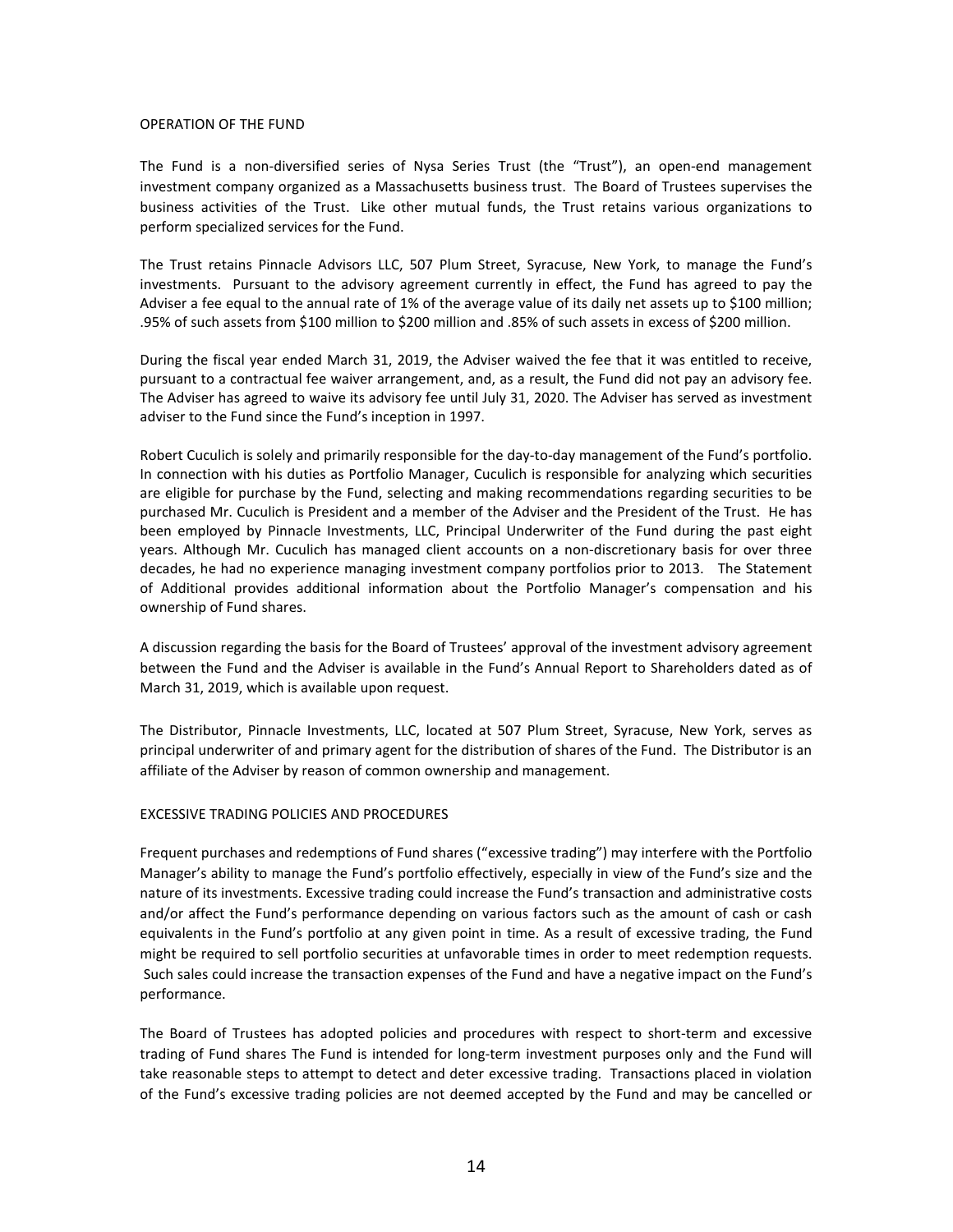revoked by the Fund on the next business day following receipt by the Fund. As described below, however, the Fund may not be able to identify all instances of excessive trading or completely eliminate the possibility of excessive trading. In particular, it may be difficult to identify excessive trading in certain omnibus accounts and other accounts traded through intermediaries. By their nature, omnibus accounts, in which purchases and sales of the Fund's shares by multiple investors are aggregated by the intermediary and presented to the Fund on a net basis, effectively conceal the identity of individual investors and their transactions from the Fund and its agents. The Fund attempts to detect and deter excessive trading through the use of fair valuation of securities as described under "Pricing of Fund Shares" and trade monitoring, particularly for large and/or frequent short-term trades by investors.

Some investors try to profit from "market-timing," i.e. switching money into investments when they expect the market to rise, and taking money out when they expect the market to fall. As money is shifted in and out by market timers, the Fund incurs expenses for buying and selling securities. These costs are borne by all Fund shareholders, including the long-term investors who do not generate the costs. Therefore, the Fund discourages short-term trading by, among other things, closely monitoring excessive transactions.

The Fund reserves the right to reject any purchase request by any investor or group of investors for any reason without prior notice, including, in particular, if the trading activity in the account(s) is deemed to be disruptive to the Fund. For example, the Fund may refuse a purchase order if the Fund's portfolio manager believes it would be unable to invest the money effectively in accordance with the Fund's investment policies or the Fund would otherwise be adversely affected due to the size of the transaction, frequency of trading or other factors. The trading history of accounts determined to be under common ownership or control within the Fund may be considered in enforcing these policies.

The Fund monitors Fund share transactions, subject to the following limitation. Generally, a purchase of the Fund's shares followed by the redemption of the Fund's shares within a 90-day period may result in enforcement of the Fund's excessive trading policies and procedures with respect to future purchase orders, provided that the Fund reserves the right to reject any purchase request as explained above.

Transactions placed through the same financial intermediary on an omnibus basis may be deemed part of a group for the purpose of the Fund's excessive trading policies and procedures and may be rejected in whole or in part by the Fund. The Fund, however, cannot always identify or reasonably detect excessive trading that may be facilitated by financial intermediaries or made difficult to identify through the use of omnibus accounts by those intermediaries that transmit purchase and redemption orders to the Fund, and thus the Fund may have difficulty curtailing such activity. Transactions accepted by a financial intermediary in violation of the Fund's excessive trading policies are not deemed accepted by the Fund and may be cancelled or revoked by the Fund on the next business day following receipt by the financial intermediary.

In an attempt to detect and deter excessive trading in omnibus accounts, the Fund or its Transfer Agent may require intermediaries to impose restrictions on the trading activity of accounts traded through those intermediaries. Such restrictions may include, but are not limited to, requiring that trades be placed by U.S. mail, permanently prohibiting future purchases by investors who have recently redeemed Fund shares, requiring intermediaries to report information about customers who purchase and redeem large amounts, and similar restrictions. The Fund's ability to impose such restrictions with respect to the accounts traded through particular intermediaries may vary depending on the system capabilities, applicable contractual and legal restrictions and cooperation of the particular intermediary.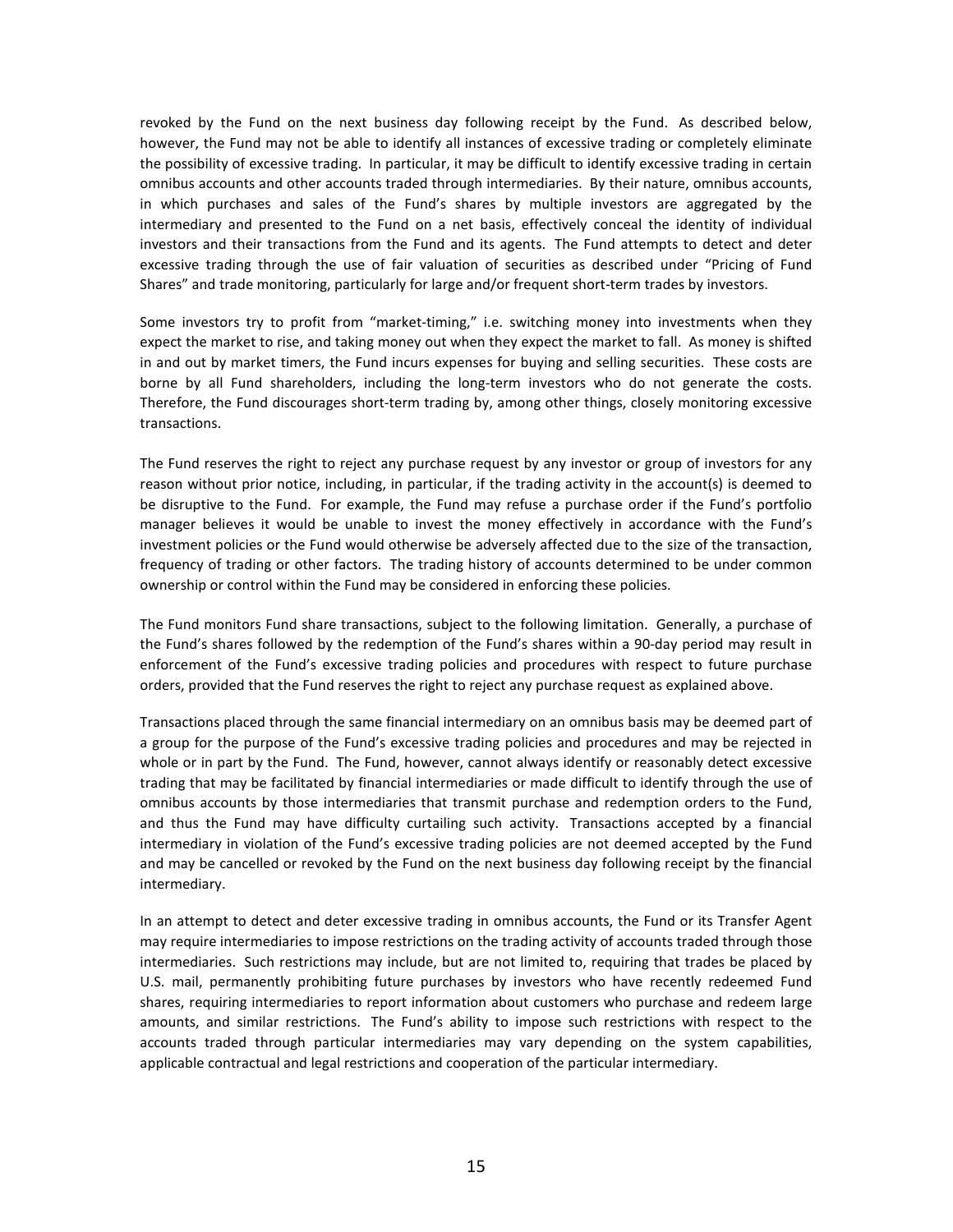Shareholders that invest through omnibus accounts should be aware that they may be subject to the policies and procedures of their financial intermediary with respect to excessive trading in the Fund. The Fund's policies and procedures regarding excessive trading may be modified at any time.

#### HOW TO PURCHASE SHARES

*Initial Investments.* Your initial investment in the Fund ordinarily must be at least \$1,000 (\$250 for taxdeferred retirement plans). The Fund may, in the Adviser's sole discretion, accept certain accounts with less than the stated minimum initial investment. You may open an account and make an initial investment through securities dealers having a sales agreement with the Underwriter. You may also make a direct initial investment by sending a check and a completed account application form to The Nysa Series Trust, c/o Mutual Shareholder Services LLC, 8000 Town Centre Dr., Suite 400, Broadview Heights, Ohio 44147. Checks should be made payable to "Nysa Fund." Third party checks will not be accepted.

You may also purchase shares of the Fund by wire. Please telephone the Transfer Agent (Nationwide toll free call 1-800-535-9169) for instructions. You should be prepared to mail or fax us a completed, signed account application (Fax Number 1-440-526-4446). If the Trust does not receive timely and complete account information there may be a delay in the investment of your money and any accrual of dividends. Your bank may impose a charge for sending your wire. There is presently no fee for receipt of wired funds, but the Transfer Agent reserves the right to charge shareholders for this service upon 30 days' prior notice to shareholders.

Shares of the Fund are sold on a continuous basis at the public offering price next determined after receipt of a purchase order by the Fund. Purchase orders received by dealers prior to 4:00 p.m., Eastern Time, on any business day are confirmed at the public offering price next determined as of the close of the regular trading session on the New York Stock Exchange on that date. Dealers may charge a nominal fee for effecting purchase orders. Direct purchase orders received by the Transfer Agent by 4:00 p.m. Eastern time, are confirmed at that day's public offering price. Direct investments received by the Transfer Agent after 4:00 p.m., Eastern Time, are confirmed at the public offering price next determined on the following business day. The public offering price of the Fund's shares is the next determined net asset value per share plus an initial sales charge as shown in the following table.

|                                     | Sales Charge as % of       |             | Dealer                       |
|-------------------------------------|----------------------------|-------------|------------------------------|
|                                     | Public Offering Net Amount | Reallowance |                              |
|                                     | Price                      | Invested    | as % of                      |
| Amount of Investment                |                            |             | <b>Public Offering Price</b> |
|                                     |                            |             |                              |
| Less than $$50,000$                 | 2.50%                      | 2.56%       | 2.25%                        |
| \$50,000 but less than \$100,000    | 2.00%                      | 2.04%       | 1.75%                        |
| \$100,000 but less than \$250,000   | 1.50%                      | 1.52%       | 1.25%                        |
| \$250,000 but less than \$500,000   | 1.00%                      | 1.01%       | 0.75%                        |
| \$500,000 but less than \$1,000,000 | 0.50%                      | 0.50%       | 0.25%                        |
| \$1,000,000 or more                 | None                       | None        | None                         |

Due to rounding, the actual sales charge for a particular transaction may be higher or lower than the rates listed above.

Under certain circumstances, the Underwriter may increase or decrease the reallowance to dealers. Dealers engaged in the sale of shares of the Fund may be deemed to be underwriters under the Securities Act of 1933, as amended. The Underwriter retains the entire initial sales charge on all direct initial investments in the Fund and on all investments in accounts with no designated dealer of record.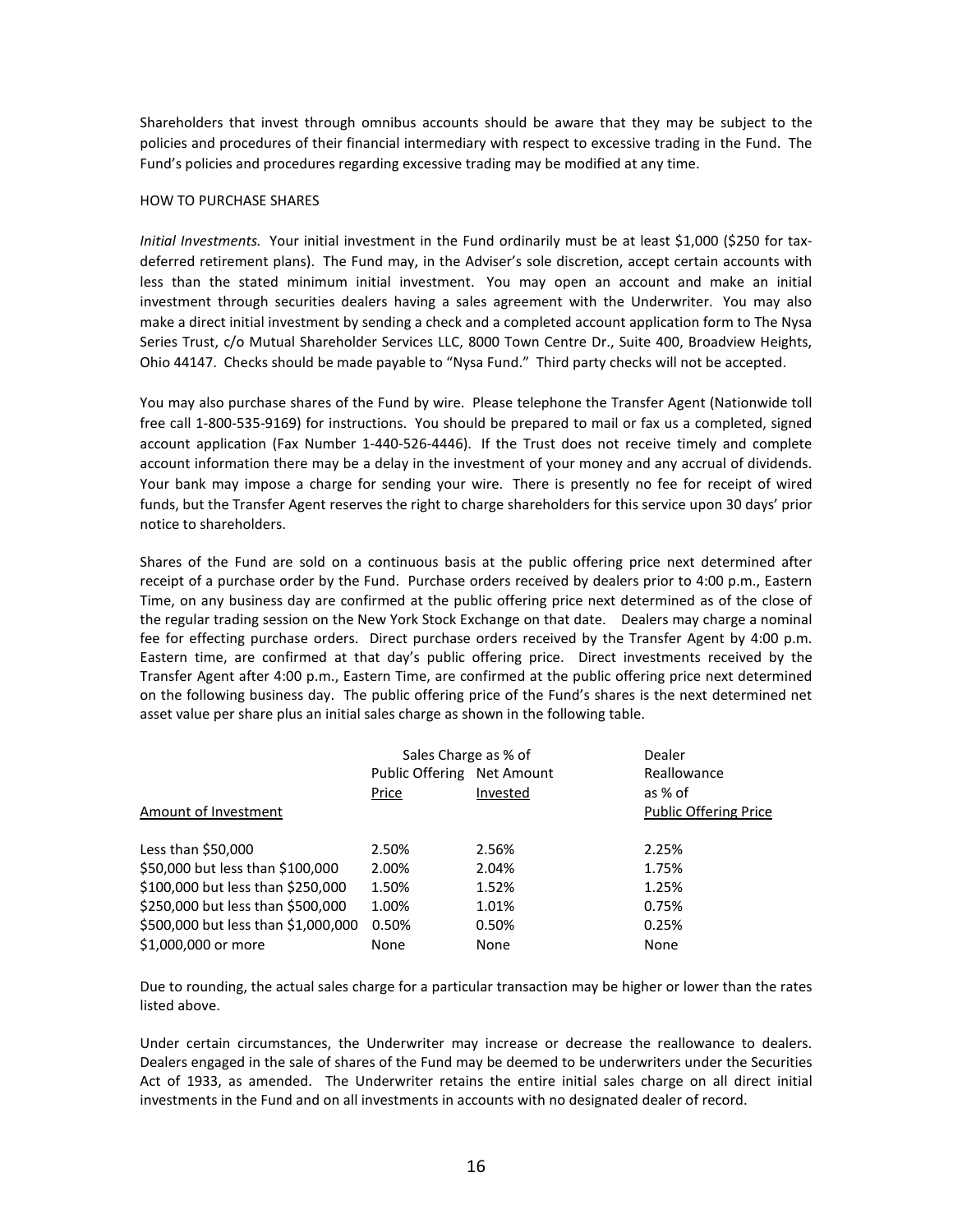*Purchases at Net Asset Value That May Be Subject to a Contingent Deferred Sales Charge.*There is no initial sales charge on purchases of shares aggregating \$1 million or more. However, those shares purchased without an initial sales charge may be subject to a contingent deferred sales charge as described below. If you redeem any of those shares within a 12-month "holding period" measured from the beginning of the calendar month of their purchase, a contingent deferred sales charge may be deducted from the redemption proceeds. That sales charge will be equal to the lesser of: (i) the aggregate net asset value of the redeemed shares at the time of redemption (excluding shares purchased by reinvestment of dividends or capital gain distributions) or (ii) the original net asset value of the redeemed shares. The contingent deferred sales charge does not apply to retirement plans holding shares of the Fund in an omnibus account for the benefit of plan participants in the name of a fiduciary or financial intermediary.

*Other Purchases at Net Asset Value*. You may purchase shares of the Fund at net asset value when the payment for your investment represents the proceeds from the redemption of shares of any other mutual fund which has an initial sales charge. Your investment will qualify for this provision if the purchase price of the shares of the other fund included an initial sales charge and the proceeds resulting from such redemption were received from the other fund no more than sixty days prior to your purchase of shares of the Fund. To make a purchase at net asset value pursuant to this provision, you must submit photocopies of the confirmations (or similar evidence) showing the purchase and redemption of shares of the other fund. The redemption of shares of the other fund is, for federal incomes tax purposes, a sale on which you may realize a gain or loss.

The Fund sells its shares at net asset value to the following classes of investors:

- Brokerage customers of these broker-dealers that have a sales agreement with the Underwriter: Pinnacle Investments, LLC; First Clearing Corp, Cadaret Grant & Co., Inc.; National Financial Services, New England Securities Corp. Lifemark Securities Corporation; Pershing LLC, LPL Financial; E-Trade and TD Ameritrade Inc.
- Registered personnel and employees of these broker-dealers that have a sales agreement with the Underwriter, including members of the immediate families of such registered personnel and employees; Pinnacle Investments, LLC; First Clearing Corp, Cadaret Grant & Co., Inc.; National Financial Services, New England Securities Corp. Lifemark Securities Corporation; Pershing LLC, LPL Financial; E-Trade and TD Ameritrade Inc.
- Advisory clients of these investment advisers, including financial planners, if their investment advisor or financial planner has made arrangements with the Underwriter to permit them to do so: Pinnacle Investments, LLC; First Clearing Corp, Cadaret Grant & Co., Inc.; National Financial Services, New England Securities Corp. Lifemark Securities Corporation; Pershing LLC, LPL Financial; E-Trade and TD Ameritrade Inc.The investment advisor or financial planner must notify the Fund that a purchase qualifies for a purchase at net asset value.
- Trustees, directors, officers and employees of the Fund, the Advisor, the Underwriter or the Transfer Agent, including members of the immediate families of such individuals and employee benefit plans established by such entities.

These provisions may be modified or terminated at any time. Contact your securities dealer or the Transfer Agent for further information.

*Right of Accumulation.* You and your spouse may be eligible to buy shares of the Fund at reduced sales charge rates set forth in the table above under the Fund's "Right of Accumulation". The Fund reserves the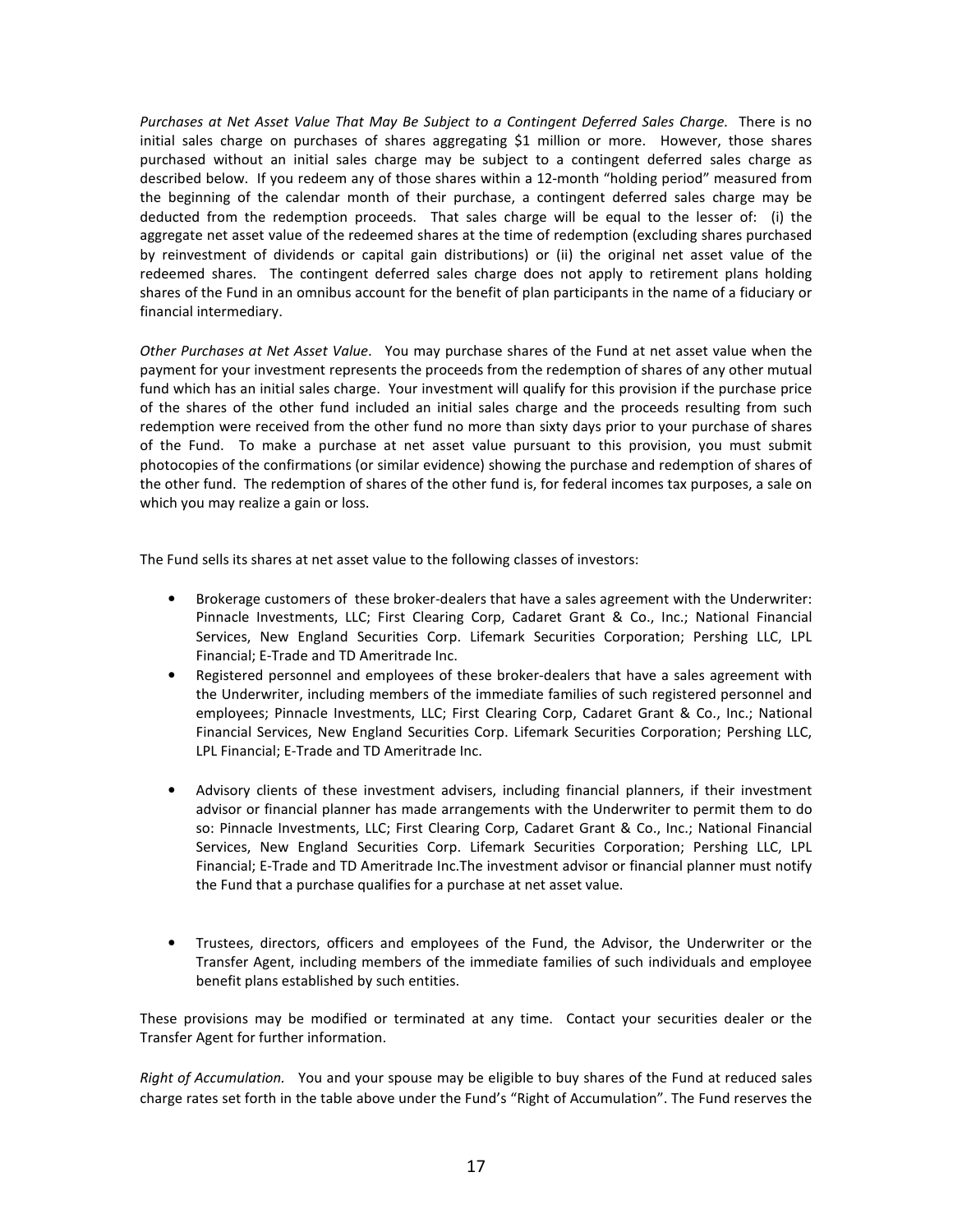right to modify or to eliminate the "Right of Accumulation" at any time. To qualify for the reduced sales charge that would apply to a larger purchase than you are currently making (as shown in the table above), you can add the value of any other shares of the Fund that you or your spouse currently own to the value of the shares that you are currently purchasing. In totaling your holdings, you may count shares held in your individual accounts (including IRAs), your joint accounts with your spouse, or accounts that you or your spouse holds as trustees or custodians on behalf of your children who are minors. A fiduciary may count all shares purchased for a trust, estate or other fiduciary account that has multiple accounts (including employee benefit plans for the same employer). If you are buying shares directly from the Fund, you must inform the Fund's Transfer Agent, Mutual Shareholder Services, of your eligibility and holdings at the time of your purchase in order to qualify for the "Right of Accumulation". If you are buying shares through a financial intermediary, you must notify your intermediary of your eligibility for the Right of Accumulation at the time of your purchase. The Fund reserves the right to reject any order placed pursuant to the "Right of Accumulation" under circumstances where adequate documentation of eligibility cannot be shown.

*Adding To Your Account.* You may make additional purchases in your account at any time. These purchases may be made by mail, wire transfer or by contacting your broker-dealer. Each additional purchase request must contain the name of your account and your account number in order to permit proper crediting to your account. While there is no minimum amount required for subsequent investments, the Fund reserves the right to impose such requirement. All purchases are made at the net asset value next determined after receipt of a purchase order by the Fund.

*Automatic Investment and Direct Deposit Plans.* You may make automatic monthly investments in the Fund from your bank, savings and loan or other depository institution account. The minimum initial and subsequent investments must be \$50 under the plan. The Transfer Agent pays the costs of your transfers, but reserves the right, upon 30 days' written notice, to make reasonable charges for this service. Your depository institution may impose its own charge for debiting your account, which would reduce your return on an investment in the Fund.

Your employer may offer a direct deposit plan, which will allow you to have all or a portion of your paycheck transferred automatically to purchase shares of the Fund. Social Security recipients may have all or a portion of their social security check transferred automatically to purchase shares of the Fund.

*Additional Information.* The Fund mails you confirmations of all purchases or redemptions of Fund shares. Certificates representing shares are not issued. The Fund and the Underwriter reserve the rights to limit the amount of investments and to refuse to sell to any person.

The Fund's account application contains provisions in favor of the Fund, the Underwriter, the Transfer Agent and certain of their affiliates, excluding such entities from certain liabilities (including, among others, losses resulting from unauthorized shareholder transactions) relating to the various services made available to investors.

If an order to purchase shares is cancelled because your check does not clear, you will be responsible for any resulting losses or fees incurred by the Fund or the Transfer Agent in the transaction.

### HOW TO REDEEM SHARES

You may redeem shares of the Fund on each day that the Fund is open for business by sending a written request to the Transfer Agent. The request must state the number of shares or the dollar amount to be redeemed and your account number. The request must be signed exactly as your name appears on the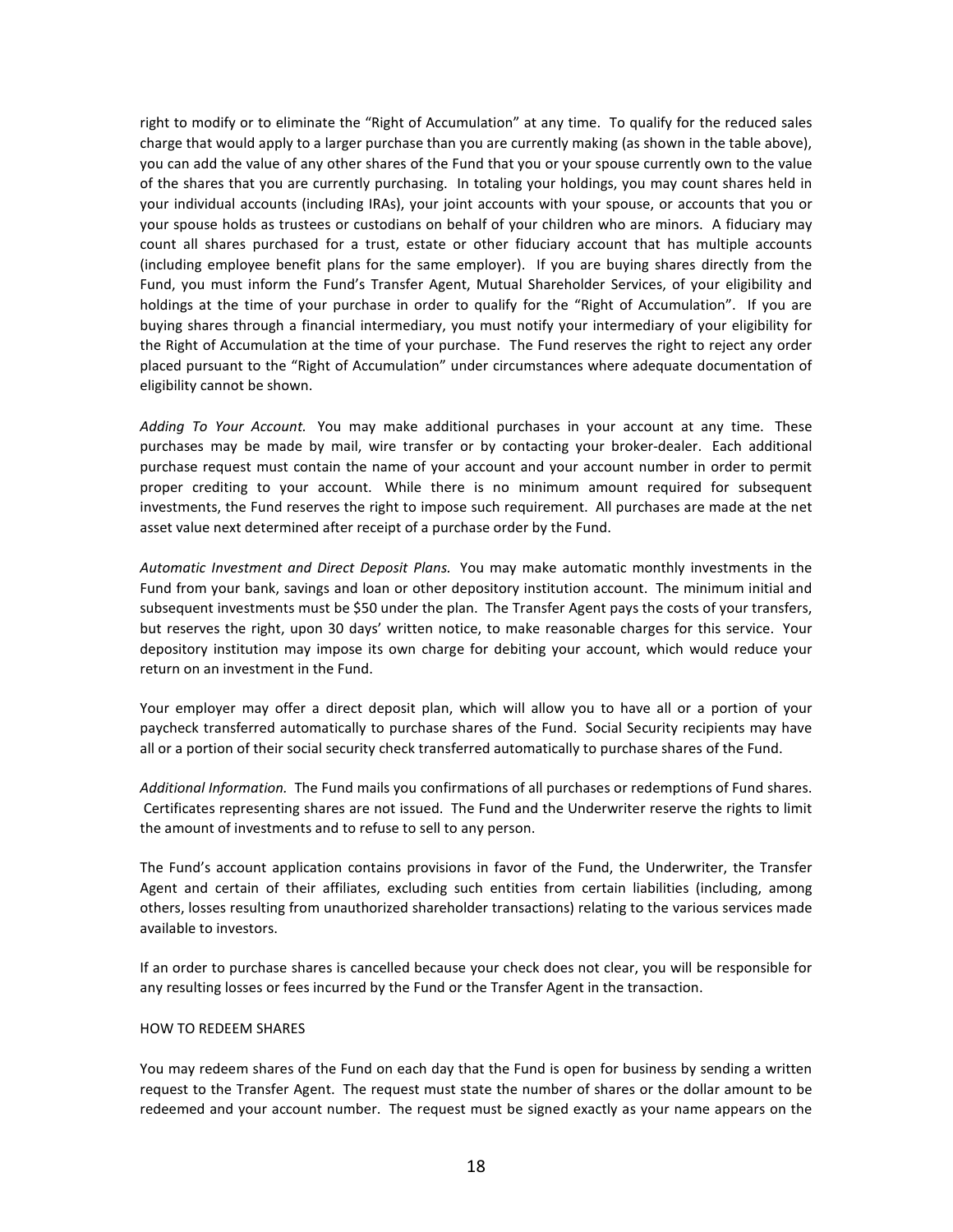Fund's account records. If the shares to be redeemed have a value of \$25,000 or more, your signature must be guaranteed by any eligible guarantor institution, including banks, brokers and dealers, credit unions, national securities exchanges, registered securities associations, clearing agencies and savings associations. If the name(s) or the address on your account has been changed within 30 days of your redemption request, you will be required to request the redemption in writing with your signature guaranteed, regardless of the value of the shares being redeemed.

Redemption requests may direct that the proceeds be wired directly to your existing account in any commercial bank or brokerage firm in the United States as designated on your application. If your instructions request redemption by wire, you will be charged a \$20.00 processing fee. The Fund reserves the right, upon 30 days' written notice, to change the processing fee. All charges will be deducted from your account by redemption of shares in your account. Your bank or brokerage firm may also impose a charge for processing the wire. In the event that wire transfer of funds is impossible or impractical, the redemption proceeds will be sent by mail to the designated account.

You will receive the net asset value per share next determined after receipt by the Transfer Agent (or other agents of the Fund) of your redemption request in the form described above. Payment is normally made within three business days after tender in such form, provided that payment in redemption of shares purchased by check will be effected only after the check has been collected, which may take up to fifteen days from the purchase date. To eliminate this delay, you may purchase shares of the Fund by certified check or wire.

You may also redeem your shares through a brokerage firm or financial institution that has been authorized to accept orders on behalf of the Fund at the Fund's net asset value next determined after your order is received by such organization in proper form before 4:00 p.m., Eastern time, or such earlier time as may be required by such organization. These organizations may be authorized to designate other intermediaries to act in this capacity. Such an organization may charge you transaction fees on redemptions of Fund shares and may impose other charges or restrictions or account options that differ from those applicable to shareholders who redeem shares directly through the Transfer Agent.

Redemption requests may direct that the proceeds be deposited directly in your account with a commercial bank or other depository institution via an Automated Clearing House (ACH) transaction. There is currently no charge for ACH transactions. Contact the Fund for more information about ACH transactions.

*Automatic Withdrawal Plan.* If the shares in your account have a value of at least \$5,000, you (or another person you have designated) may receive monthly or quarterly payments in a specified amount of not less than \$50 each. There is currently no charge for this service, but the Transfer Agent reserves the right, upon 30 days' written notice, to make reasonable charges. Telephone the Transfer Agent toll free 1-800- 535-9169 for additional information.

*Additional Information.* At the discretion of the Fund or the Transfer Agent, corporate investors and other associations may be required to furnish an appropriate documentation authorizing redemptions to ensure proper authorization. The Fund reserves the right to require you to close your account if at any time the value of your shares is less than \$1,000 (based on actual amounts invested including any sales charge paid, unaffected by market fluctuations), or \$250 in the case of tax-deferred retirement plans, or such other minimum amount as the Fund may determine from time to time. After notification to you of the Fund's intention to close your account, you will be given 60 days to increase the value of your account to the minimum amount.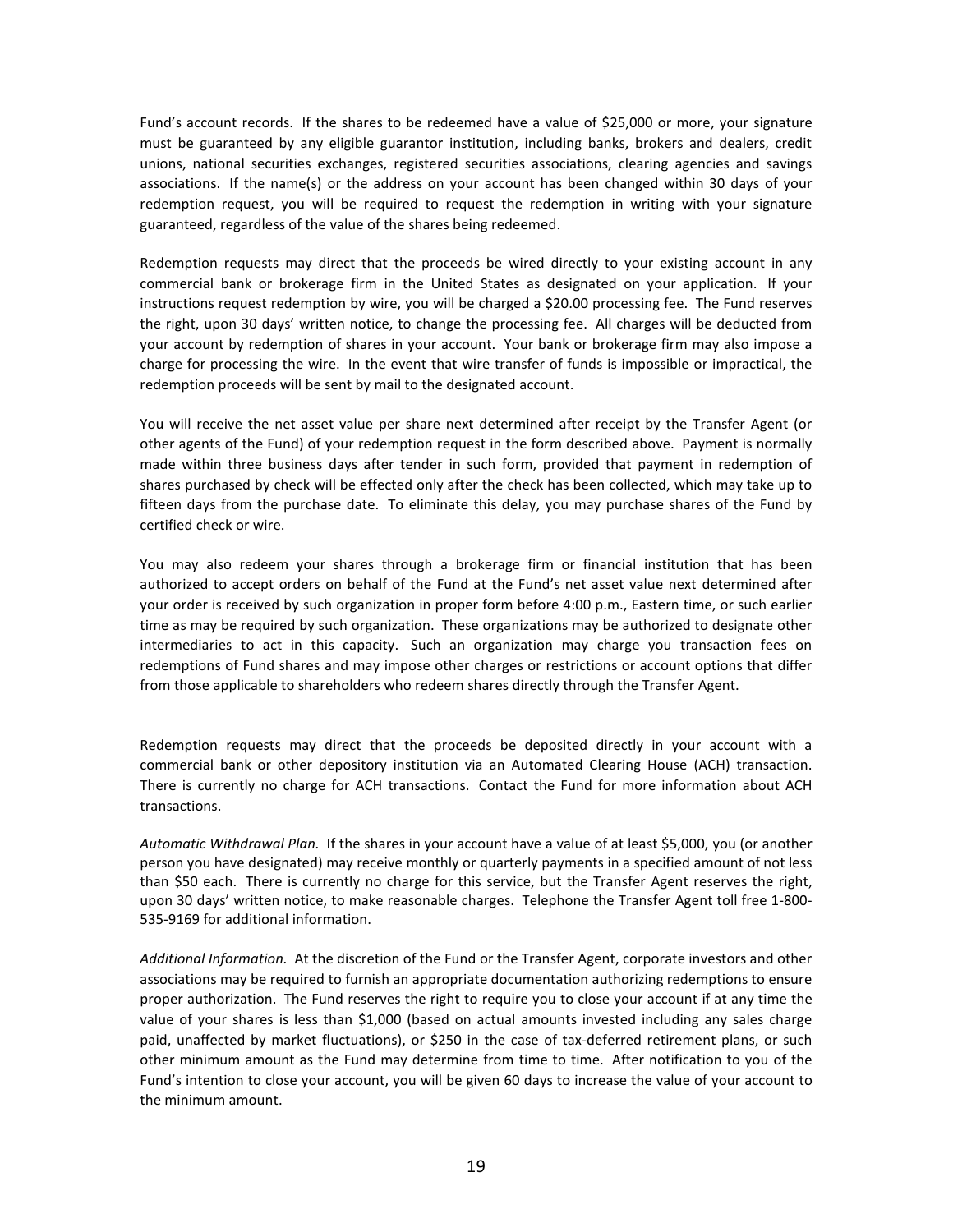The Fund reserves the right to suspend the right of redemption or to postpone the date of payment for more than three business days under unusual circumstances as determined by the Securities and Exchange Commission.

### DIVIDENDS AND DISTRIBUTIONS

The Fund expects to distribute substantially all of its net investment income and net realized capital gains, if any, on an annual basis. Distributions are paid according to one of the following options:

- *► Share Option*. Income distributions and capital gains distributions reinvested in additional shares at net asset value;
- *► Cash Option*. Income distributions and short-term capital gains distributions paid in cash;

You should indicate your choice of option on the application. If no option is specified on your application, distributions will automatically be reinvested in additional shares. All distributions will be based on the net asset value in effect on the payable date.

If you select the Income Option and the U.S. Postal Service cannot deliver your checks or if the your checks remain uncashed for six months, your dividends may be reinvested in your account at the thencurrent net asset value and thereafter may continue to be reinvested in such shares. No interest will accrue on amounts represented by uncashed distribution checks.

If you have received any dividend or capital gains distribution from the Fund in cash, you may return the distribution to the Fund within 30 days of the distribution date for reinvestment at the net asset value next determined after its return. You or your dealer must notify the Fund that a distribution is being reinvested pursuant to this provision.

# TAXES

The Fund has qualified in all prior years and intends to continue to qualify for the special tax treatment afforded a "regulated investment company" under Subchapter M of the Internal Revenue Code by annually distributing substantially all of its net investment income and net realized capital gains, if any, to its shareholders and by satisfying certain other requirements related to the sources of its income and the diversification of its assets. By so qualifying, the Fund will not be subject to federal income tax on that part of its net investment income and net realized capital gains, which it distributes to shareholders. The Fund expects most distributions to be in the form of capital gains.

Dividends and distributions paid to shareholders are generally subject to federal income tax and may be subject to state and local income tax. Distributions of net investment income and net realized short-term capital gains, if any, are taxable to investors as ordinary income. Dividends distributed by the Fund from net investment income may be eligible, in whole or in part, for the dividends received deduction available to corporations.

Distributions of net capital gains (the excess of net long-term capital gains over net short-term capital losses) by the Fund are taxable to you as capital gains, without regard to the length of time you have held your Fund shares. Capital gains distributions may be taxable at different rates depending on the length of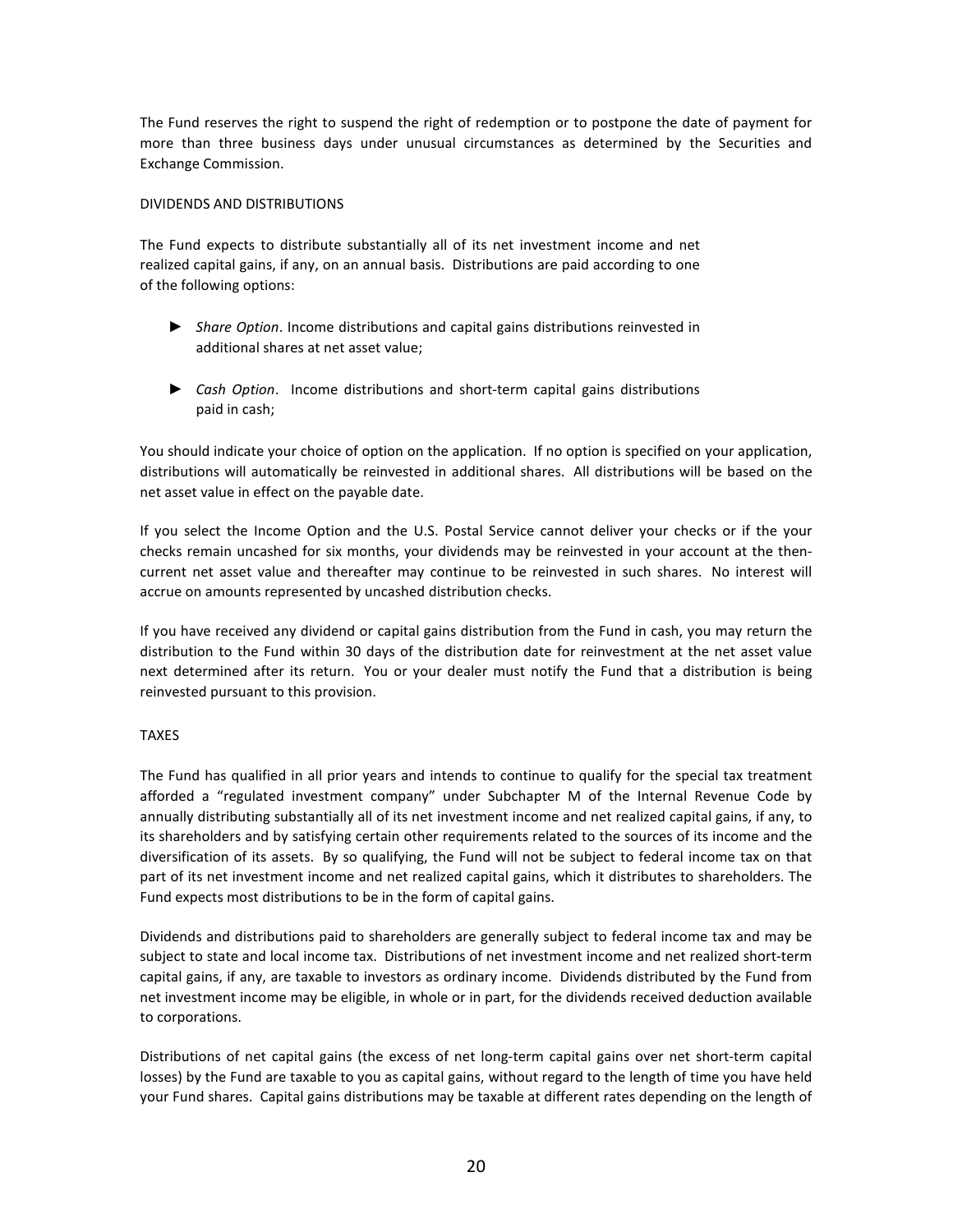time the Fund holds its assets. Redemptions of shares of the Fund are taxable events on which you may realize a gain or loss.

If you buy shares shortly before the record date of a distribution you will pay taxes on money earned by the Fund before you were a shareholder. You will pay the full pre-distribution price for the shares and then receive a portion of your investment back as a distribution, which is taxable.

The Fund will mail a statement to you annually indicating the amount and federal income tax status of all distributions made during the year. In addition to federal taxes, you may be subject to state and local taxes on distributions.

Shareholders should consult their tax advisors about the tax effect of distributions and redemptions from the Fund and the use of the Automatic Withdrawal Plan. The tax consequences described in this section apply whether distributions are taken in cash or reinvested in additional shares. See "Taxes" in the Statement of Additional Information for further information.

#### SERVICE FEE PLAN

The Fund has adopted a Service Fee Plan, pursuant to which the Fund may incur expenses of up to 0.25% per year of the Fund's net assets to reimburse the Distributor for a portion of its expenses incurred in servicing shareholder accounts. The Service Fee Plan authorizes the Distributor to make payments to financial intermediaries for their services in connection with the maintenance of shareholder accounts.

#### OTHER PAYMENTS TO FINANCIAL INTERMEDIARIES AND SERVICE PROVIDERS

As described elsewhere in this Prospectus, financial intermediaries that effect sales of Fund shares are entitled to the compensation in the form of commissions. Also, as described above, certain financial intermediaries may receive service fees under the Fund's Service Fee Plan for their efforts in servicing and maintaining shareholder accounts. The Fund cannot, and does not, make any payments to financial intermediaries in connection with the sale of Fund shares.

#### CALCULATION OF SHARE PRICE

Shares of the Fund are sold at their offering price which is the net asset value per share plus any initial sales charge that applies. The offering price that applies to a purchase order is based on the next calculation of the net asset value per share that is made after receipt of a purchase order by the Fund as described in this prospectus under the caption "How to Purchase Shares". On each day that the Fund is open for business, the net asset value of shares of the Fund is determined as of the close of the regular session of trading on the New York Stock Exchange (normally 4:00 p.m., Eastern Time). The Fund is open for business on each day the New York Stock Exchange is open for business. The net asset value per share of the Fund is calculated by dividing the sum of the value of the securities held by the Fund plus cash or other assets minus all liabilities (including estimated accrued expenses) by the total number of shares outstanding of the Fund, rounded to the nearest cent. Subject to the imposition of any applicable initial sales charge, the price at which a purchase or redemption of Fund shares is effected is based on the next calculation of net asset value after the order is placed.

The Fund's portfolio securities are valued as follows: (i) securities which are traded on stock exchanges or are quoted by Nasdaq are valued at the last reported sale price as of the close of the regular session of trading on the New York Stock Exchange on the day the securities are being valued, or, if not traded on a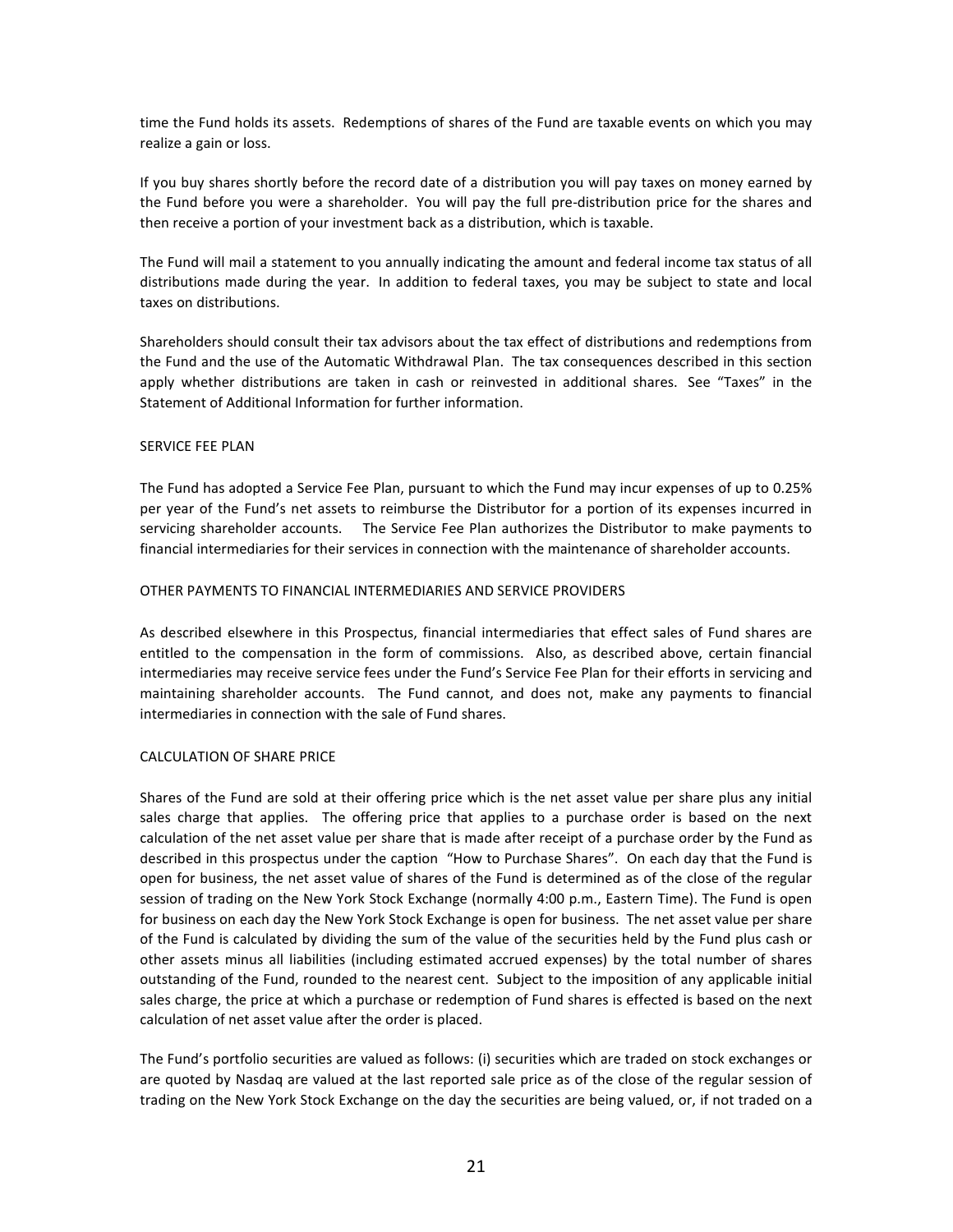particular day, at the closing bid price, (ii) securities traded in the over-the-counter market, and which are not quoted by Nasdaq, are valued at the last sale price (or, if the last sale price is not readily available, at the last bid price as quoted by brokers that make markets in the securities) as of the close of the regular session of trading on the New York Stock Exchange on the day the securities are being valued, (iii) securities which are traded both in the over-the-counter market and on a stock exchange are valued according to the broadest and most representative market, and (iv) securities (and other assets) for which market quotations are not readily available are valued at their fair value as determined in good faith in accordance with consistently applied procedures established by and under the general supervision of the Board of Trustees. Circumstances under which the Fund will utilize fair value pricing include, among others, situations in which the exchange on which a portfolio security is traded closes early and situations in which trading in a particular portfolio security was halted during trading hours and did not resume prior to the Fund's net asset value calculation. The net asset value per share of the Fund will fluctuate with the value of the securities it holds.

#### CALCULATION OF PERFORMANCE INFORMATION

*Standard Performance Information*. From time to time, the Fund may advertise its "average annual total return". Average annual total return quotations will be computed by finding the average annual compounded rates of return over 1-, 5- and 10-year periods that would equate the initial amount invested to the ending redeemable value, according to a formula which is described in the Statement of Additional Information. The calculation of average annual total return assumes the reinvestment of all dividends and distributions and the deduction of the current maximum sales charge. The average annual total returns of the Fund for the one-year period ended March 31, 2019, for the five-year period ended March 31, 2019 and for the ten-year ended March 31, 2019, are -7.68%, -9.56%, and -2.25%, respectively.

*Non-Standard Performance Information*. The Fund may also advertise a "non-standardized quotation" of total return which is calculated differently from average annual total return. A non-standardized quotation of total return may be a cumulative return which measures the percentage change in the value of an account between the beginning and end of a period, assuming no activity in the account other than reinvestment of dividends and capital gains distributions. This calculation does not include the effect of the applicable sales charge, which if included, would reduce total return. A nonstandardized quotation may also indicate average annual compounded rates of return without including the effect of the applicable sales charge or over periods other than those specified for average annual total return. For example, the Fund's average annual compounded rates of return (calculated without deduction of the applicable sales charge) for the one-year period ended March 31, 2019, for the five-year period ended March 31, 2019 and for the ten-year ended March 31, 2019, are -9.99%, - 9.99%, and -2.50%, respectively. A non-standardized quotation of total return will always be accompanied by the Fund's average annual total returns as described above.

The performance quotations described above are based on historical earnings and are not intended to indicate future performance.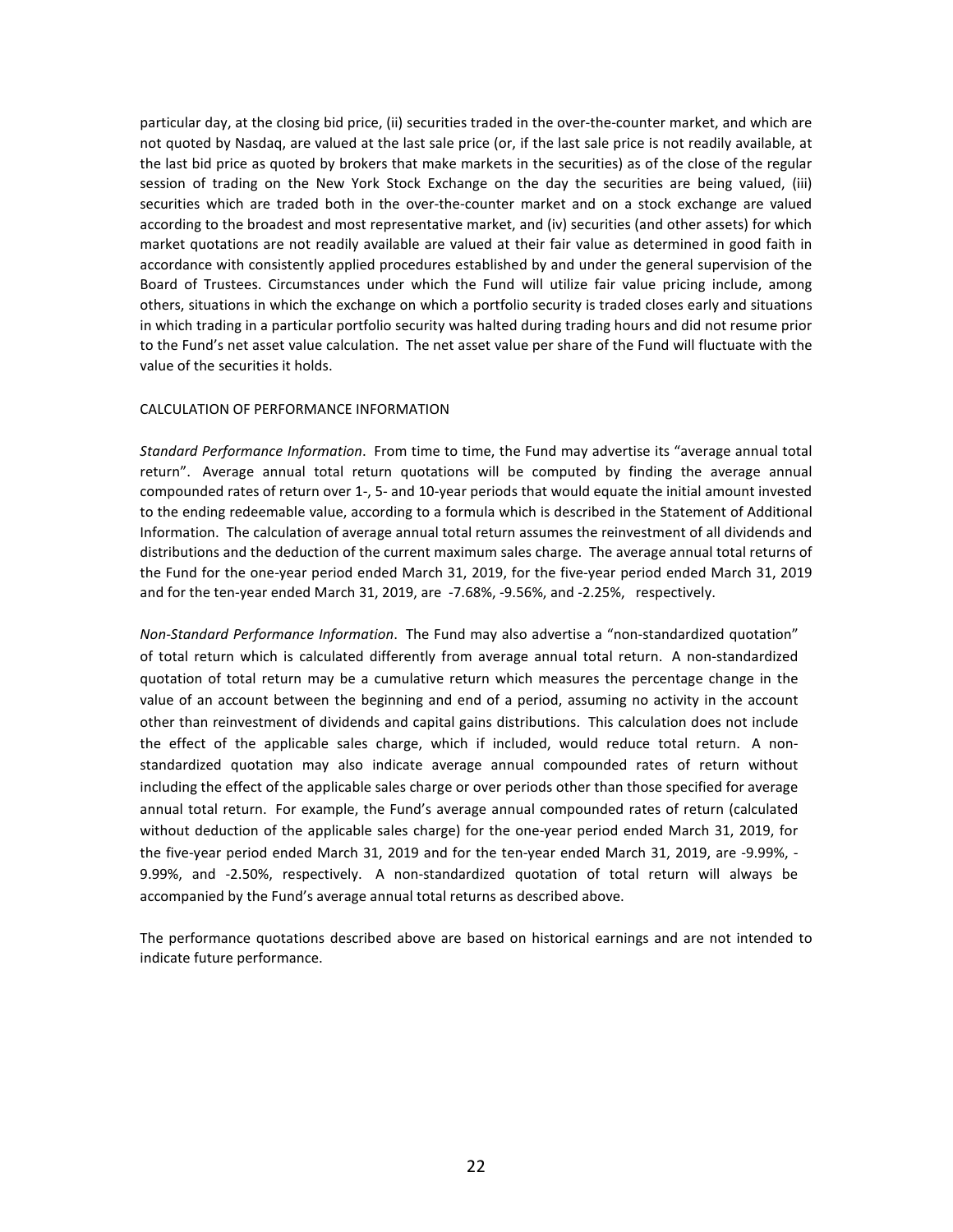#### FINANCIAL HIGHLIGHTS

The Financial Highlights table is intended to help you understand the Fund's financial performance for the past five years. Certain information reflects financial results for a single Fund share. The total returns in the table represent the rate that an investor would have earned (or lost) on an investment in the Fund (assuming reinvestment of all dividends and distributions). This information been audited by Sanville & Company, whose report, along with the Fund's financial statements, are included in the Fund's Annual Report, which is available upon request.

|                                                    | <b>Years Ended</b> |            |     |           |    |            |    |             |             |
|----------------------------------------------------|--------------------|------------|-----|-----------|----|------------|----|-------------|-------------|
|                                                    |                    | 3/31/2019  |     | 3/31/2018 |    | 3/31/2017  |    | 3/31/2016   | 3/31/2015   |
| Net Asset Value, at Beginning of Year              | \$                 | 5.08       | \$. | 4.18      | \$ | 4.28       | \$ | 4.92        | \$<br>7.74  |
| Income (Loss) From Investment Operations:          |                    |            |     |           |    |            |    |             |             |
| Net Investment Loss *                              |                    | (0.18)     |     | (0.21)    |    | (0.19)     |    | (0.20)      | (0.23)      |
| Net Gain (Loss) on Securities                      |                    |            |     |           |    |            |    |             |             |
| (Realized and Unrealized)                          |                    | (0.21)     |     | 1.11      |    | 0.09       |    | (0.44)      | (2.59)      |
| Total Income (Loss) from Investment Operations     |                    | (0.39)     |     | 0.90      |    | (0.10)     |    | (0.64)      | (2.82)      |
| Net Asset Value, at End of Year                    | \$                 | 4.69       | \$  | 5.08      | S. | 4.18       | \$ | 4.28        | \$<br>4.92  |
| Total Return (**) (***)                            |                    | $(7.68)$ % |     | 21.53%    |    | $(2.34)\%$ |    | $(13.01)\%$ | $(36.43)\%$ |
| Ratios/Supplemental Data:                          |                    |            |     |           |    |            |    |             |             |
| Net Assets at End of Year (Thousands)              | \$                 | 1,886      | \$  | 2,000     | \$ | 1,761      | \$ | 1,845       | \$<br>2,037 |
| Before Waiver                                      |                    |            |     |           |    |            |    |             |             |
| Ratio of Expenses to Average Net Assets            |                    | 5.01%      |     | 6.27%     |    | 6.38%      |    | 6.09%       | 5.32%       |
| After Waiver                                       |                    |            |     |           |    |            |    |             |             |
| Ratio of Expenses to Average Net Assets            |                    | 4.01%      |     | 5.27%     |    | 5.38%      |    | 5.09%       | 4.57%       |
| Ratio of Net Investment Loss to Average Net Assets |                    | (3.17)%    |     | (4.72)%   |    | $(4.40)\%$ |    | (4.48)%     | $(3.83)\%$  |
| Portfolio Turnover                                 |                    | 46%        |     | 44%       |    | 42%        |    | 28%         | 46%         |

\* Per share net investment income (loss) has been determined on the basis of average shares outstanding during the period.

\*\* Assumes reinvestment of dividends.

\*\*\* Total return is calculated assuming shares are purchased and redeemed at the Fund's net asset value and excludes the effect of sales charges. A maximum sales charge of up to 2.50%, unless waived or reduced, is applicable to sales of Fund shares.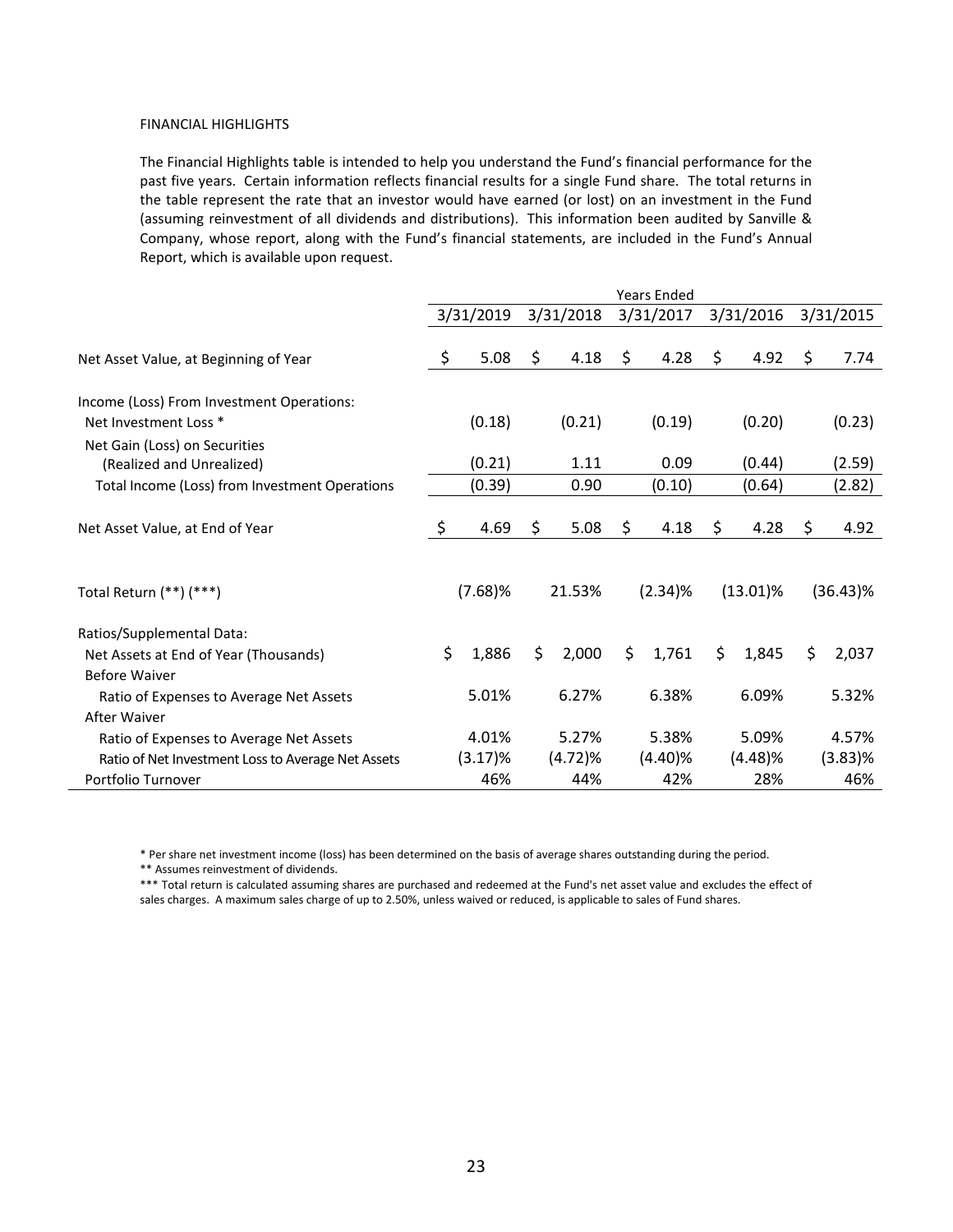## PRIVACY POLICY

We collect only information that is needed to serve you and administer our business.

In the process of serving you, we become stewards of your "nonpublic personal information" information about you that is not available publicly. This information comes to us from the following sources:

- ► Information you provide directly to us on applications or other forms, correspondence or through conversations (such as your name, social security number, address, phone number, assets, income, date of birth, occupation, etc.).
- ► Information about your transactions with us, our affiliates, or others (such as your account numbers, account balances, transaction details and other financial information).
- ► Information we receive from third parties (such as your broker, financial planner or other intermediary you hire).

We limit the collection and use of nonpublic personal information to that which is necessary to administer our business and to provide you with our services.

We carefully limit and control the sharing of your information.

To protect your privacy, we carefully control the way in which any information about you is shared. It is our policy not to disclose any nonpublic personal information about you or former customers to anyone, except as permitted or required by law.

We are permitted by law to disclose all of the information we collect as described above to our affiliates, advisers, transfer agents, broker-dealers, administrators or any firms that assist us in maintaining and supporting the financial products and services provided to you. For example, our transfer agents need information to process your transactions, and our outside vendors need information so that your account statements can be printed and mailed. However, these parties are not permitted to release, use or transfer your information to any other party for their own purpose.

We Are Committed To The Privacy Of Your Nonpublic Personal Information And Will Use Strict Security Standards To Safeguard It.

We are committed to the security of your nonpublic personal information. Our employees and others hired to work for us are held accountable for adhering to strict policies and procedures to prevent any misuse of your nonpublic personal information. Employees are bound by this privacy policy and are educated on implementing our security principles and practices.

We maintain physical, electronic and procedural safeguards that are reasonably designed to comply with federal standards to guard your nonpublic personal information. Our operational and data processing systems are in a secure environment that is designed to protect nonpublic personal information from being accessed inappropriately by third parties.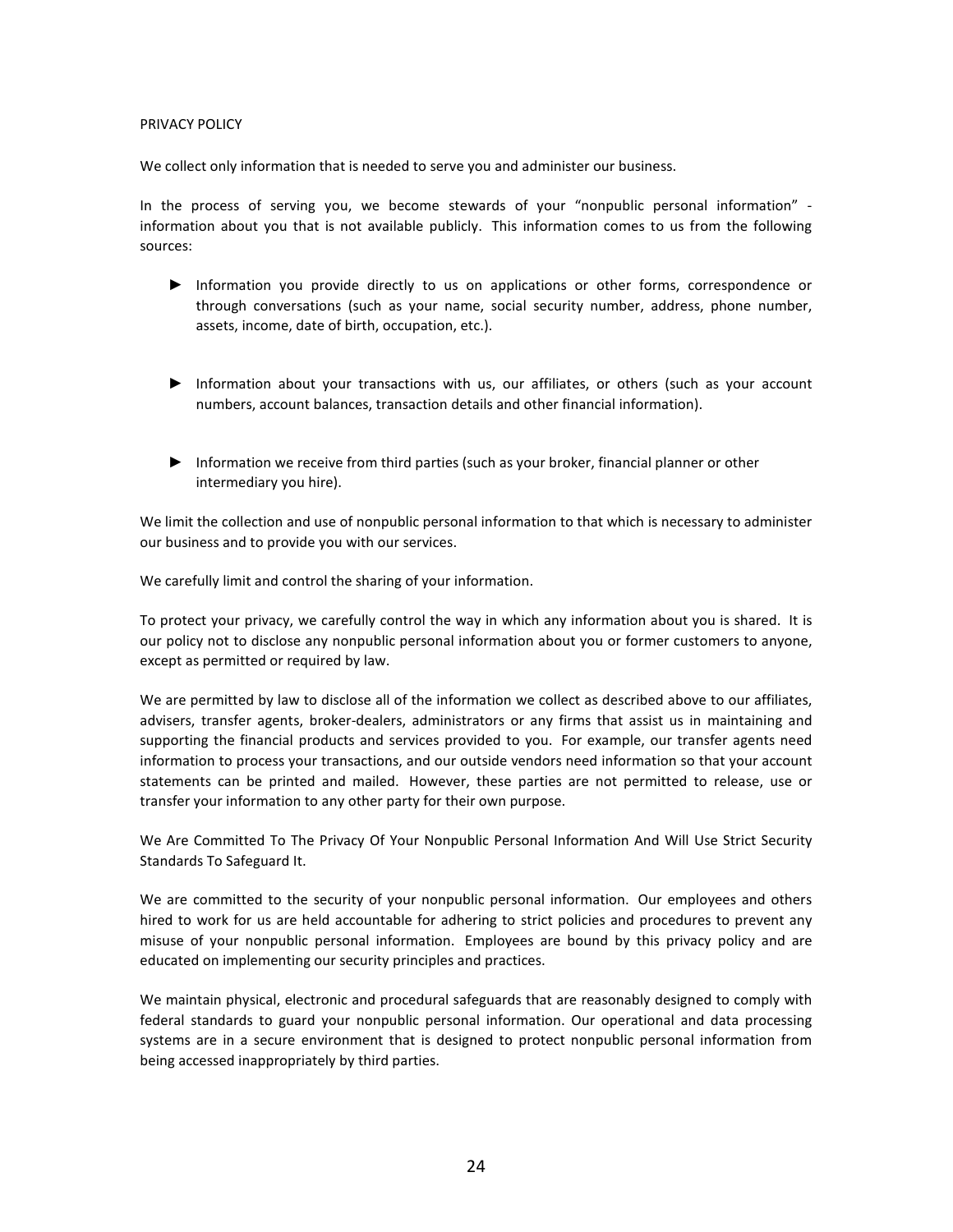This privacy policy explains how we handle nonpublic personal information; however, you should also review the privacy policies adopted by any of your financial intermediaries, such as a broker-dealer, bank, or trust company to understand how they protect your nonpublic personal information in accordance with our internal security standards.

If you have any questions about the confidentiality of your customer information, call 1-800-535-9169 to talk to a shareholder services representative.